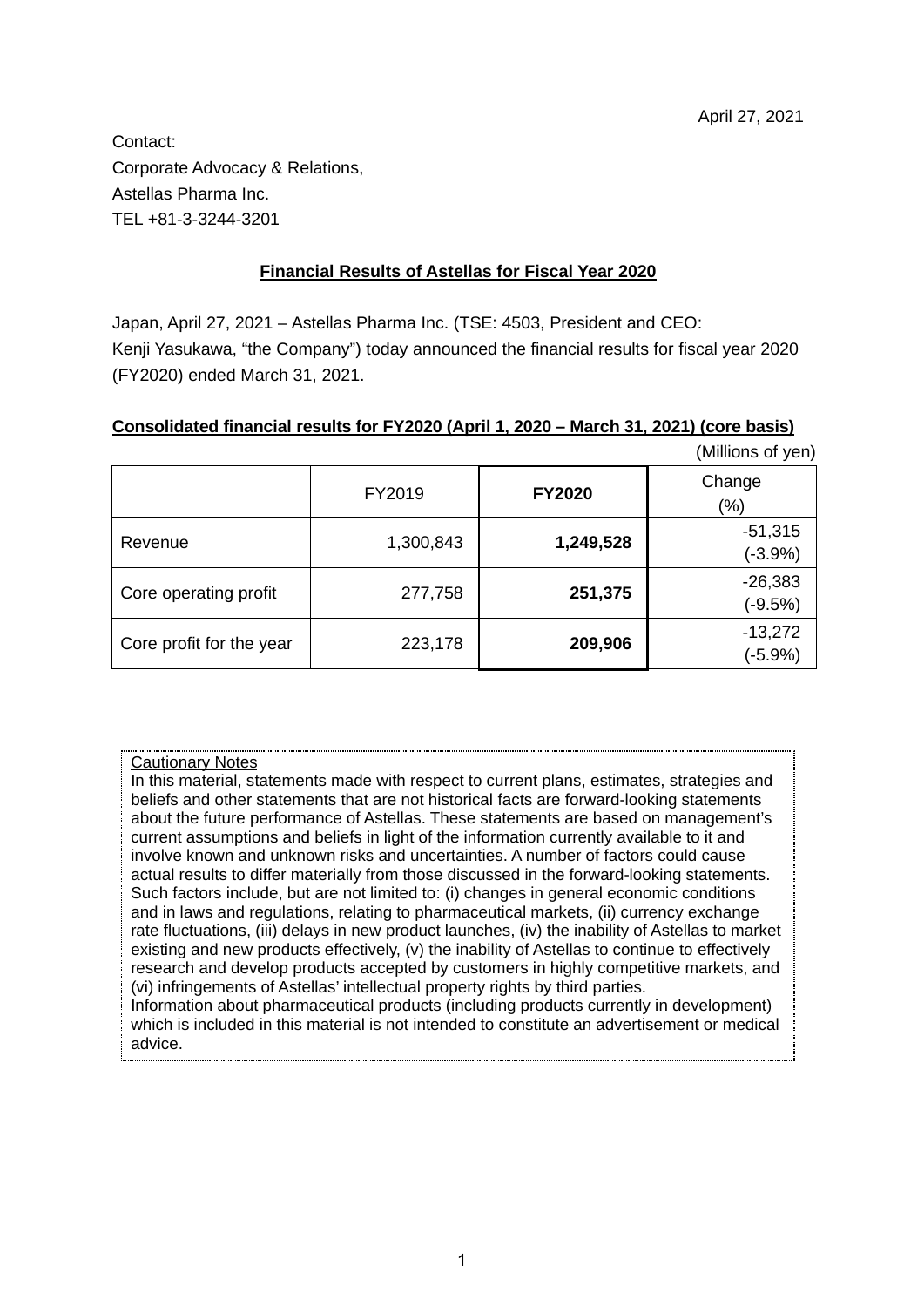- **1. Overview of business performance and others**
- **(1) Overview of business performance for FY2020**
- **1) Overview of consolidated financial results for FY2020**

## **<Consolidated financial results (core basis(Note))>**

Consolidated financial results (core basis) in FY2020 are shown in the table below. Revenue, core operating profit and core profit for the year decreased across the board. **Consolidated financial results (core basis)**

(Millions of yen)

|                                                                               | FY2019    | <b>FY2020</b> | Change<br>(%)           |
|-------------------------------------------------------------------------------|-----------|---------------|-------------------------|
| Revenue                                                                       | 1,300,843 | 1,249,528     | $-51,315$<br>$(-3.9%)$  |
| Cost of sales                                                                 | 276,739   | 246,063       | $-30,676$<br>$(-11.1%)$ |
| Selling, general and<br>administrative expenses                               | 499,295   | 504,316       | $+5,021$<br>$(+1.0%)$   |
| R&D expenses                                                                  | 224,226   | 224,489       | $+263$<br>$(+0.1\%)$    |
| Amortisation of<br>intangible assets                                          | 21,164    | 23,763        | $+2,598$<br>$(+12.3%)$  |
| Share of profit (loss) of<br>investments accounted<br>for using equity method | $-1,660$  | 478           | $+2,139$<br>$(\cdot)$   |
| Core operating profit                                                         | 277,758   | 251,375       | $-26,383$<br>$(-9.5%)$  |
| Core profit for the year                                                      | 223,178   | 209,906       | $-13,272$<br>$(-5.9%)$  |
| Basic core earnings per<br>share (yen)                                        | 118.95    | 113.03        | $-5.92$<br>$(-5.0\%)$   |

(Note) The Company discloses financial results on a core basis as an indicator of its recurring profitability. Certain items reported in financial results on a full basis that are deemed to be non-recurring items by the Company are excluded as non-core items from these financial results on a core basis. These adjusted items include impairment losses, gain/loss on sales of property, plant and equipment, restructuring costs, loss on disaster, a large amount of losses on compensation or settlement of litigations and other legal disputes, and other items that are deemed to be excluded based on the Company's judgment. A reconciliation table between results on a full basis and results on a core basis is provided in the "Supplementary Documents for FY2020 Financial Results."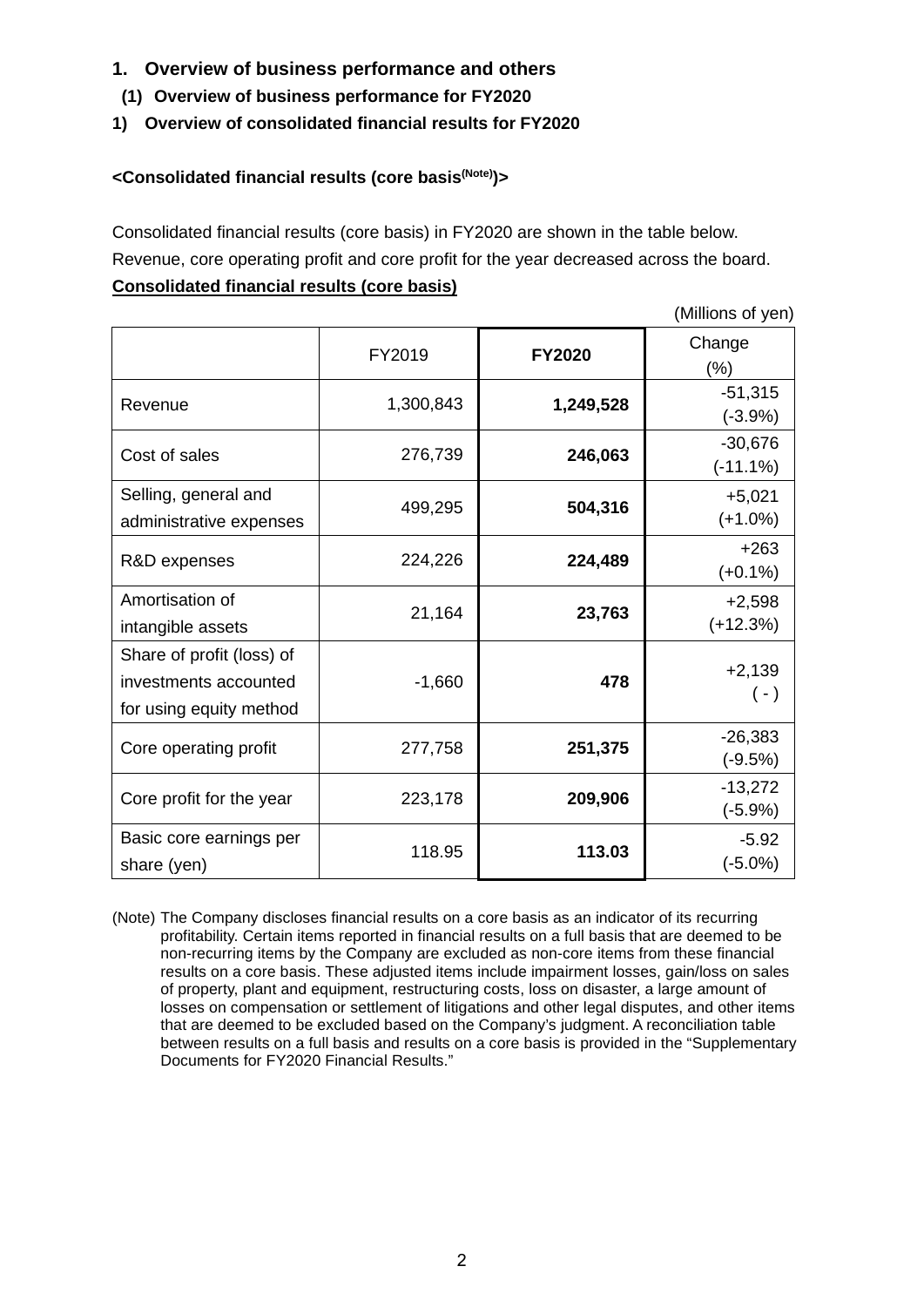## **Revenue**

- Sales of main products XTANDI for the treatment of prostate cancer and XOSPATA for the treatment of acute myeloid leukemia continued to grow. In addition, growth of the co-promotion revenue of PADCEV for the treatment of urothelial cancer contributed to revenue.
- Moreover, sales of Betanis / Myrbetrig / BETMIGA for the treatment of overactive bladder ("OAB") showed steady progress, and new product group in Japan achieved sales growth, including those of EVENITY for the treatment of osteoporosis, Suglat and SUJANU Combination Tablets for the treatment of diabetes mellitus.
- However, revenue decreased mainly due to the loss of market exclusivity of Vesicare for the treatment of OAB in Europe, and the termination of sales agreements for Symbicort for the treatment of asthma, human vaccines of KM Biologics Co., Ltd., Micardis family for the treatment of hypertension, and Celecox for the treatment of inflammation and pain in Japan. Sales were also negatively impacted due to the spread of COVID-19.

As a result of the above, revenue in FY2020 decreased by 3.9% compared to those in the previous fiscal year ("year-on-year") to ¥1,249.5 billion.

## **Core operating profit/ Core profit for the year**

- Gross profit decreased by 2.0% year-on-year to ¥1,003.5 billion. The cost-to-revenue ratio fell by 1.6 percentage points year-on-year to 19.7%, mainly due to changes in product mix.
- Selling, general and administrative expenses increased by 1.0% year-on-year to ¥504.3 billion. There were factors causing a decrease in expenses, including the promotion of the efficient use of expenses and optimization of resource allocation, and also refraining from promotional activities, etc. because of the spread of COVID-19. Overall, however, total selling, general and administrative expenses slightly increased due to the increase of co-promotion fees associated with the growth of sales of XTANDI in the United States, and also there was a one-off reducing factor on expenses from a reversal of loss allowances in the previous year.
- Research and development (R&D) expenses stayed almost flat, showing a 0.1% increase year-on-year to ¥224.5 billion. There was a decrease in development expenses due to the impact of the spread of COVID-19 on the execution of a portion of clinical trials, but total R&D expenses were in the same range as those for the previous fiscal year due to an increase in development expenses for key post-POC pipeline projects, and the addition of R&D expenses from Audentes Therapeutics, Inc. The R&D cost-to-revenue ratio was up 0.7 percentage points year-on-year to 18.0%.
- Amortisation of intangible assets increased by 12.3% year-on-year to ¥23.8 billion.

As a result of the above, core operating profit decreased by 9.5% year-on-year to ¥251.4 billion, and core profit for the year decreased by 5.9% year-on-year to ¥209.9 billion.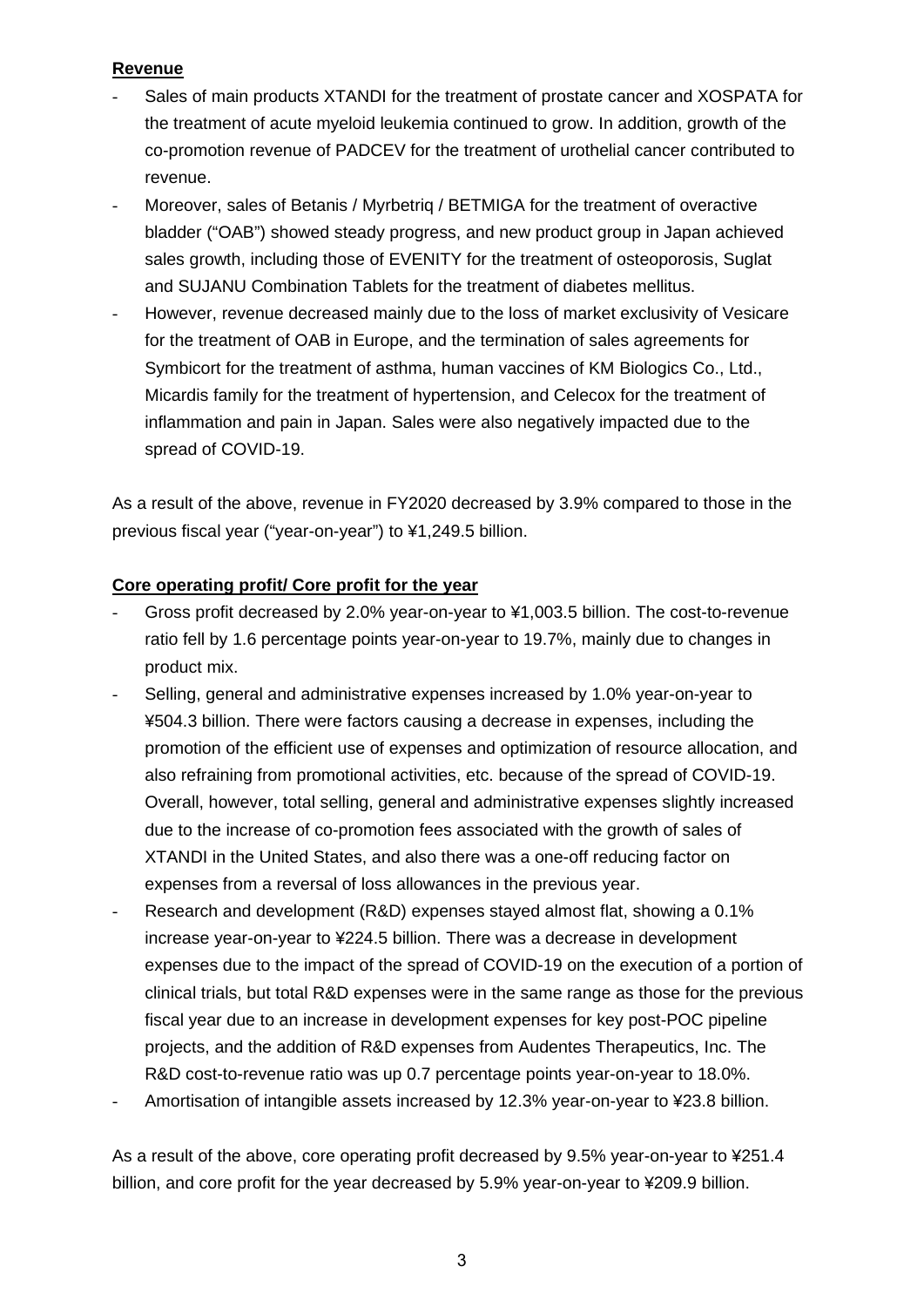# **Impact of exchange rate on financial results**

The exchange rates for the yen in FY2020 are shown in the table below. The resulting impacts were a ¥4.6 billion decrease in revenue and a ¥7.3 billion decrease in core operating profit compared with if the exchange rates of FY2019 were applied.

| Average rate | FY2019 | <b>FY2020</b> | Change                       |
|--------------|--------|---------------|------------------------------|
| US\$/¥       | 109    | 106           | ¥З<br>(Strengthening of yen) |
| €/¥          | 121    | 124           | ¥3<br>(Weakening of yen)     |

| Change from beginning<br>to end of period | As of March 31, 2020         | As of March 31, 2021      |
|-------------------------------------------|------------------------------|---------------------------|
| <b>US\$/¥</b>                             | ¥2<br>(Strengthening of yen) | ¥2<br>(Weakening of yen)  |
| €/¥                                       | ¥5<br>(Strengthening of yen) | ¥10<br>(Weakening of yen) |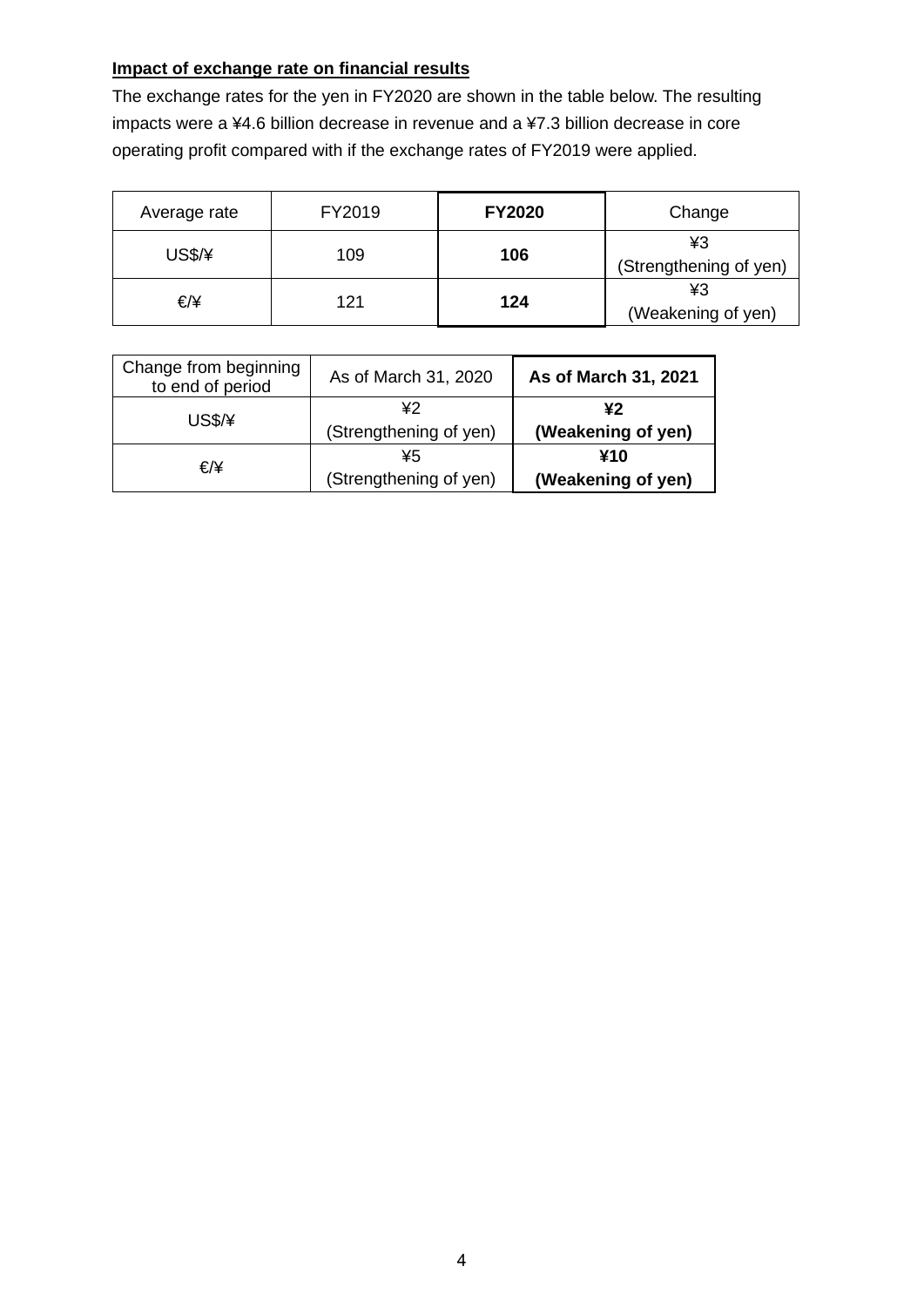## **<Consolidated financial results (full basis)>**

Consolidated financial results on a full basis in FY2020 are shown in the table below. Revenue, operating profit, profit before tax and profit for the year decreased across the board.

The full basis financial results include "Other income," "Other expenses," which are excluded from the core basis financial results. In FY2020, "Other income" was ¥7.6 billion (¥12.2 billion in the previous fiscal year) and "Other expenses" was ¥123.0 billion (¥45.9 billion in the previous fiscal year).

As "Other expenses," the Company recorded impairment losses of ¥30.2 billion in relation to the termination of development for the anti-TIGIT antibody ASP8374/PTZ-201 in the second quarter of FY2020, and impairment losses of ¥58.8 billion in relation to a revision of the development plan for the gene therapy AT132 targeting patients with X-linked myotubular myopathy in the fourth quarter of FY2020, and as a result, in the financial results on a full basis, the decrease in profit was larger compared to the financial results on a core basis.

(Millions of yen)

|                                   | FY2019    | <b>FY2020</b> | Change<br>(% )           |
|-----------------------------------|-----------|---------------|--------------------------|
| Revenue                           | 1,300,843 | 1,249,528     | $-51,315$<br>$(-3.9%)$   |
| Operating profit                  | 243,991   | 136,051       | $-107,940$<br>$(-44.2%)$ |
| Profit before tax                 | 245,350   | 145,324       | $-100,026$<br>$(-40.8%)$ |
| Profit for the year               | 195,411   | 120,589       | $-74,822$<br>$(-38.3%)$  |
| Basic earnings per<br>share (yen) | 104.15    | 64.93         | $-39.22$<br>$(-37.7%)$   |
| Comprehensive<br>income           | 156,692   | 181,499       | $+24,807$<br>$(+15.8%)$  |

## **Consolidated financial results (full basis)**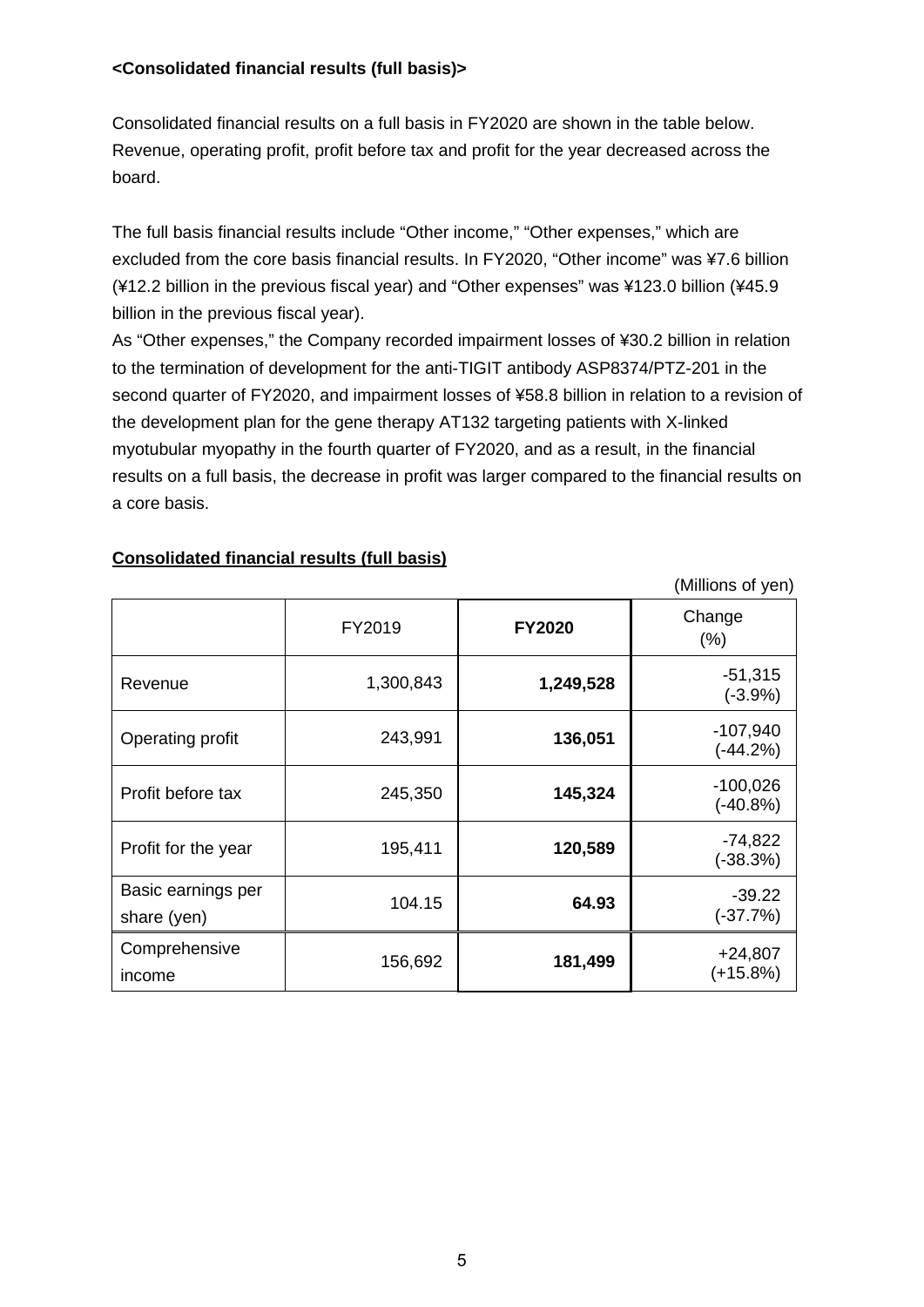(Billions of yen)

|                                         | FY2019 | <b>FY2020</b> | Change    |
|-----------------------------------------|--------|---------------|-----------|
| <b>XTANDI</b>                           | 400.0  | 458.4         | $+14.6%$  |
| <b>XOSPATA</b>                          | 14.3   | 23.8          | $+67.2%$  |
| <b>PADCEV</b>                           | 1.8    | 12.8          | +607.3%   |
| Evrenzo                                 | 0.2    | 1.1           | $+371.2%$ |
| Betanis / Myrbetriq /<br><b>BETMIGA</b> | 161.6  | 163.6         | $+1.2%$   |
| Prograf*                                | 192.9  | 182.7         | $-5.3%$   |

\* Prograf: Includes Advagraf, Graceptor, and ASTAGRAF XL.

- Sales of XTANDI increased by 14.6% year-on-year to ¥458.4 billion. Sales increased in all regions of Japan, United States, Established Markets, Greater China, and International Markets.
- Sales of XOSPATA increased by 67.2% year-on-year to ¥23.8 billion. In addition to an increase in sales in Japan, United States and Established Markets, sales commenced in International Markets in August 2020, and in Greater China in December 2020.
- Co-promotion revenue of PADCEV grew significantly in United States, increasing by 607.3% year-on-year to ¥12.8 billion.
- Evrenzo for the treatment of renal anemia, which has been sales commenced in Japan since November 2019, steadily increased.
- Sales of Betanis / Myrbetriq / BETMIGA increased by 1.2% year-on-year to ¥163.6 billion. While sales decreased in United States due to decreased demand, etc. associated with the reduction of patient visits to hospitals/clinics as a result of the impact of the spread of COVID-19, sales grew in Japan, Established Markets, Greater China and International Markets.
- Sales of Prograf decreased by 5.3% year-on-year to ¥182.7 billion. Sales in Greater China increased, and sales in International Markets achieved similar levels year on year. On the other hand, sales decreased in other regions.
- In Japan, new product group sales continued to increase, including those of EVENITY, Suglat and SUJANU Combination Tablets. On the other hand, the main factor for the decrease in sales was the termination of sales agreements for Symbicort, human vaccines of KM Biologics Co., Ltd., Micardis family and Celecox.
- In United States, sales of pharmacologic stress agent Lexiscan decreased due to decreased demand associated with the reduction of patient visits to hospitals/clinics as a result of the impact of the spread of COVID-19, mainly in the first quarter of FY 2020.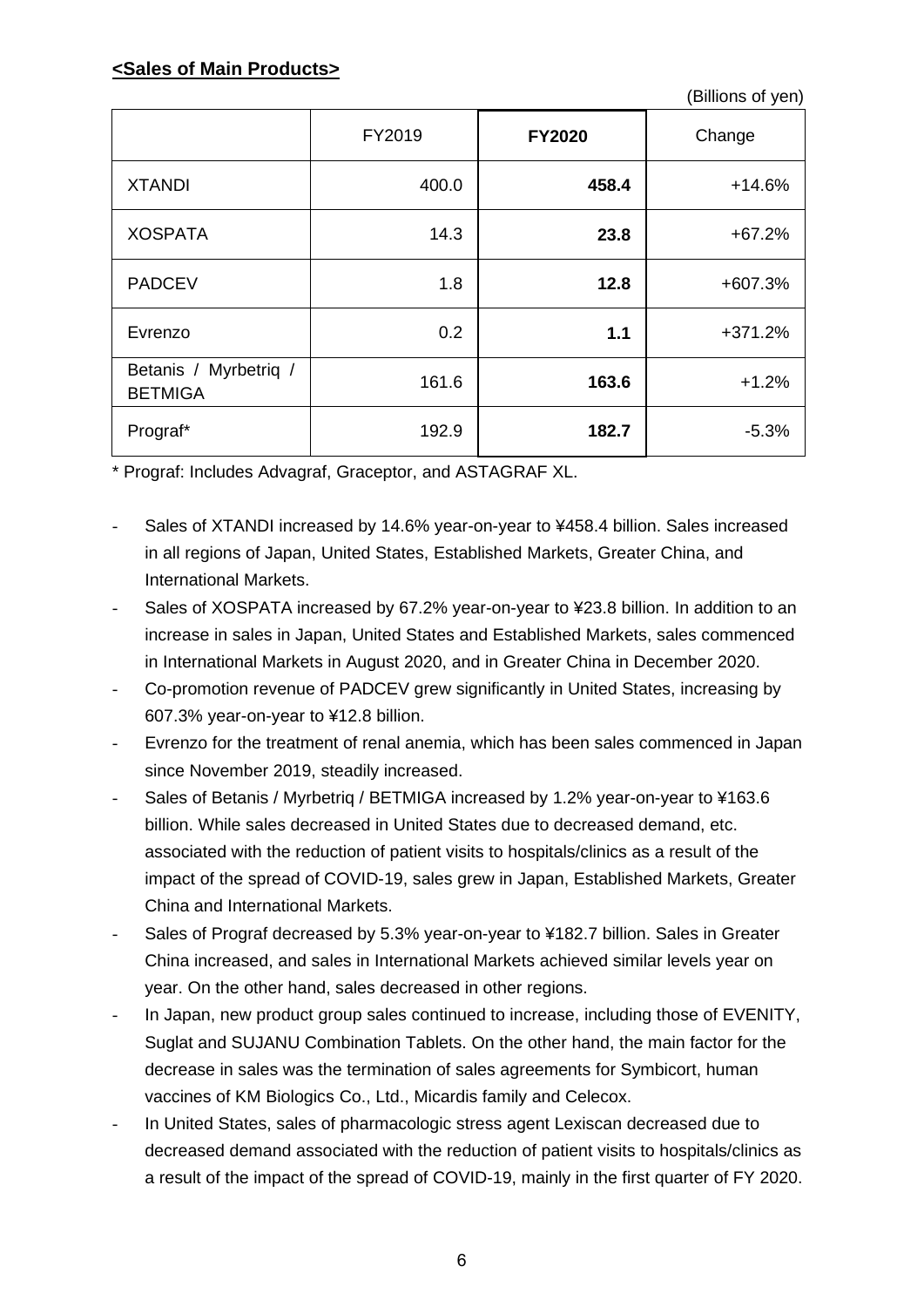## **<Revenue by region>**

Revenue by region is shown in the table below. Revenue in United States increased, while in Japan, Established Markets, Greater China and International Markets decreased.

(Billions of yen)

|                              | FY2019 | <b>FY2020</b> | Change   |
|------------------------------|--------|---------------|----------|
| Japan                        | 345.4  | 279.1         | $-19.2%$ |
| <b>United States</b>         | 443.5  | 473.2         | $+6.7%$  |
| <b>Established Markets</b>   | 296.1  | 293.2         | $-1.0%$  |
| <b>Greater China</b>         | 60.4   | 59.3          | $-1.8%$  |
| <b>International Markets</b> | 134.8  | 111.1         | $-17.6%$ |

Established Markets: Europe, Canada, Australia.

Greater China: China, Hong Kong, Taiwan.

International Markets: Russia, Latin America, Middle East, Africa, South East Asia, South Asia, Korea, Export sales, etc.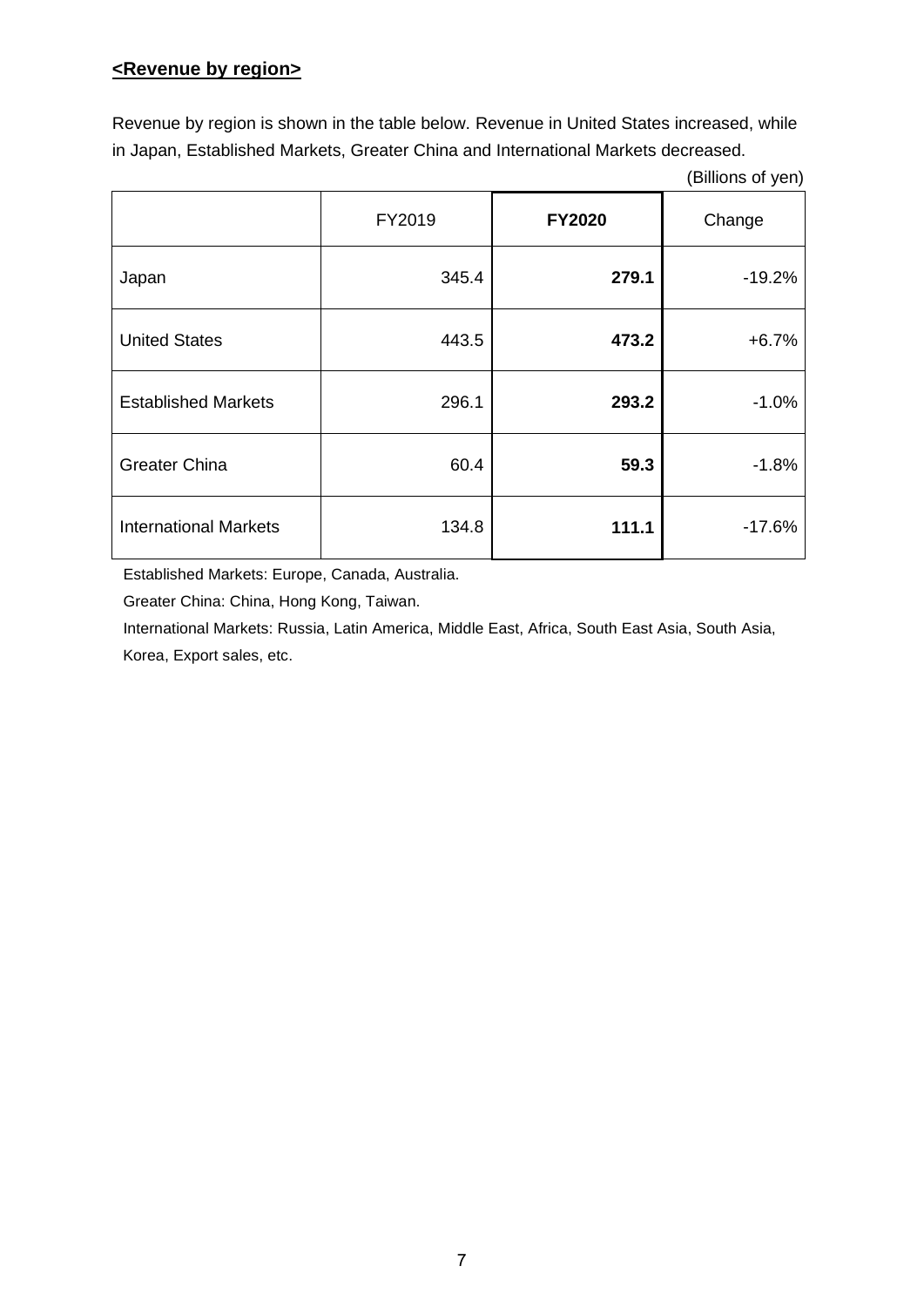## **2) Progress of initiatives for sustainable growth**

The Company has been pursuing initiatives for sustainable growth over the mid to long term, based on its Strategic Plan 2018, the final year of which was FY2020, which set forth three main strategic goals toward: "Maximizing Product VALUE and Operational Excellence," "Evolving How We Create VALUE - With Focus Area Approach" and "Developing Rx+ programs."

The following are the main initiatives during the FY2020:

## **<Maximizing Product VALUE and Operational Excellence>**

The Company has been developing and maximizing the product VALUE of the Company's growth drivers such as the main products XTANDI for the treatment of prostate cancer and Betanis / Myrbetriq / BETMIGA for overactive bladder (OAB) treatment in addition to XOSPATA for the treatment of acute myeloid leukemia, PADCEV for the treatment of urothelial cancer and Evrenzo for the treatment of renal anemia, which were launched during the Strategic Plan 2018.

- ・ With regard to XTANDI, the Company worked to further strengthen market access and further increase penetration of XTANDI amongst urologists, and has been making efforts to increase the market penetration of XTANDI to the patients with prostate cancer in earlier stages by utilizing robust data based on clinical trials accumulated after launch.
- With regard to Betanis / Myrbetrig / BETMIGA, the Company aimed to expand the market through continuous disease education activities, and worked to establish it as the first choice of therapy through the penetration of a balance of efficacy and safety.
- With regard to XOSPATA, the Company steadily expanded the number of countries/areas where it launched by launching it in Japan and the United States in December 2018, and Europe in November 2019. Furthermore, the Company worked to increase penetration of XOSPATA amongst hematologists/oncologists as a new option for acute myeloid leukemia, and established its position as market leader by increasing product awareness and the rate that testing for FMS-like tyrosine kinase 3 (FLT3) mutations is carried out.
- With regard to PADCEV, the Company worked to penetrate it into the market rapidly as a new treatment option for urothelial cancer by launching it in the United States in December 2019, and established its position as a preferred treatment option for patients with approved indications.
- With regard to Evrenzo, the Company launched it in Japan in November 2019, worked to penetrate it into the market by differentiating it through the spread of a new mechanism of action, and worked to expand its market share as a first-in-class HIF-PH inhibitor.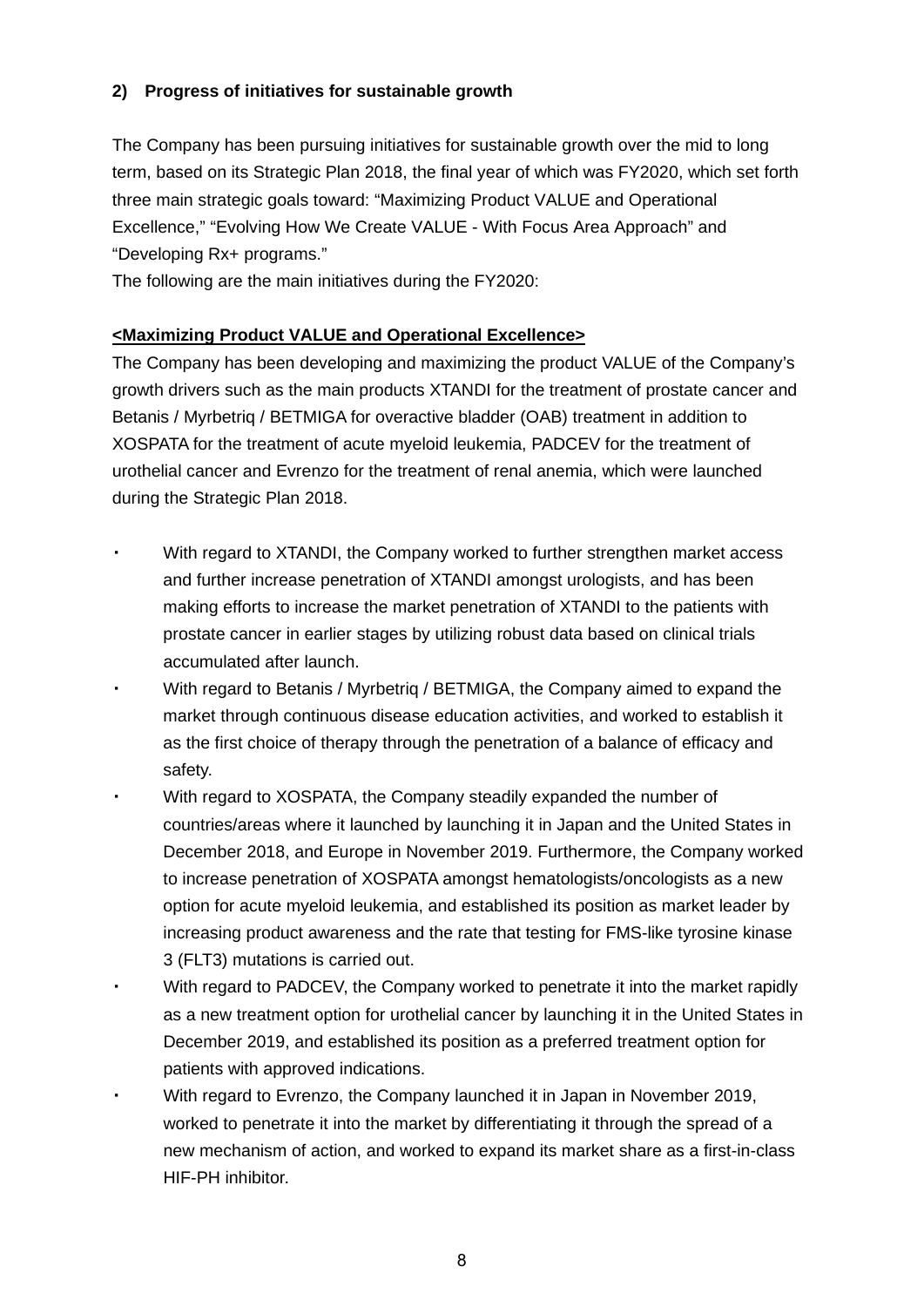Including these products, the Company is steadily advancing product development by preferentially allocating management resources to key post-POC pipeline projects that will support sustainable growth over the mid- to long-term. Much progress was made in each project, including an application for approval with the aim of expanding indications of PADCEV in the United States, the obtaining of approval for XOSPATA in China, and the obtaining of approval for supplemental applications for Evrenzo in Japan. The following are the main progress of each key post-POC pipeline project.

 $\Diamond$  XTANDI (enzalutamide) for the treatment of prostate cancer

- May 2020 In Japan, the Company obtained approval for supplemental applications for distant metastatic prostate cancer.
- June 2020 In Europe, the Company submitted an application for approval of its appended documentation giving data on overall survival found in the Phase 3 PROSPER trial on patients with non-metastatic castration-resistant prostate cancer.
- October 2020 In the United States, the Company obtained approval of its appended documentation giving data on overall survival found in the Phase 3 PROSPER trial on patients with non-metastatic castration-resistant prostate cancer.
- November 2020 In China, the Company obtained approval for supplemental applications for non-metastatic castration-resistant prostate cancer.
- March 2021 In Europe, a positive CHMP (Committee for Medicinal Products for Human Use) opinion for supplemental applications for metastatic hormone-sensitive prostate cancer was adopted.

 $\Diamond$  XOSPATA (gilteritinib) for the treatment of acute myeloid leukemia

- December 2020 The Company discontinued patient registration for the Phase 3 LACEWING trial for patients with untreated acute myeloid leukemia with *FLT3* mutation as it was unable to achieve longer overall survival, which is the primary endpoint.
- January 2021 In China, the Company obtained conditional approval as a treatment for adult patients with relapsed/refractory acute myeloid leukemia with *FLT3* mutation.
- March 2021 The Company announced that in the interim analysis of the Phase 3 COMMODORE trial, XOSPATA achieved a primary endpoint (overall survival) among patients with relapsed/refractory acute myeloid leukemia with *FLT3* mutation.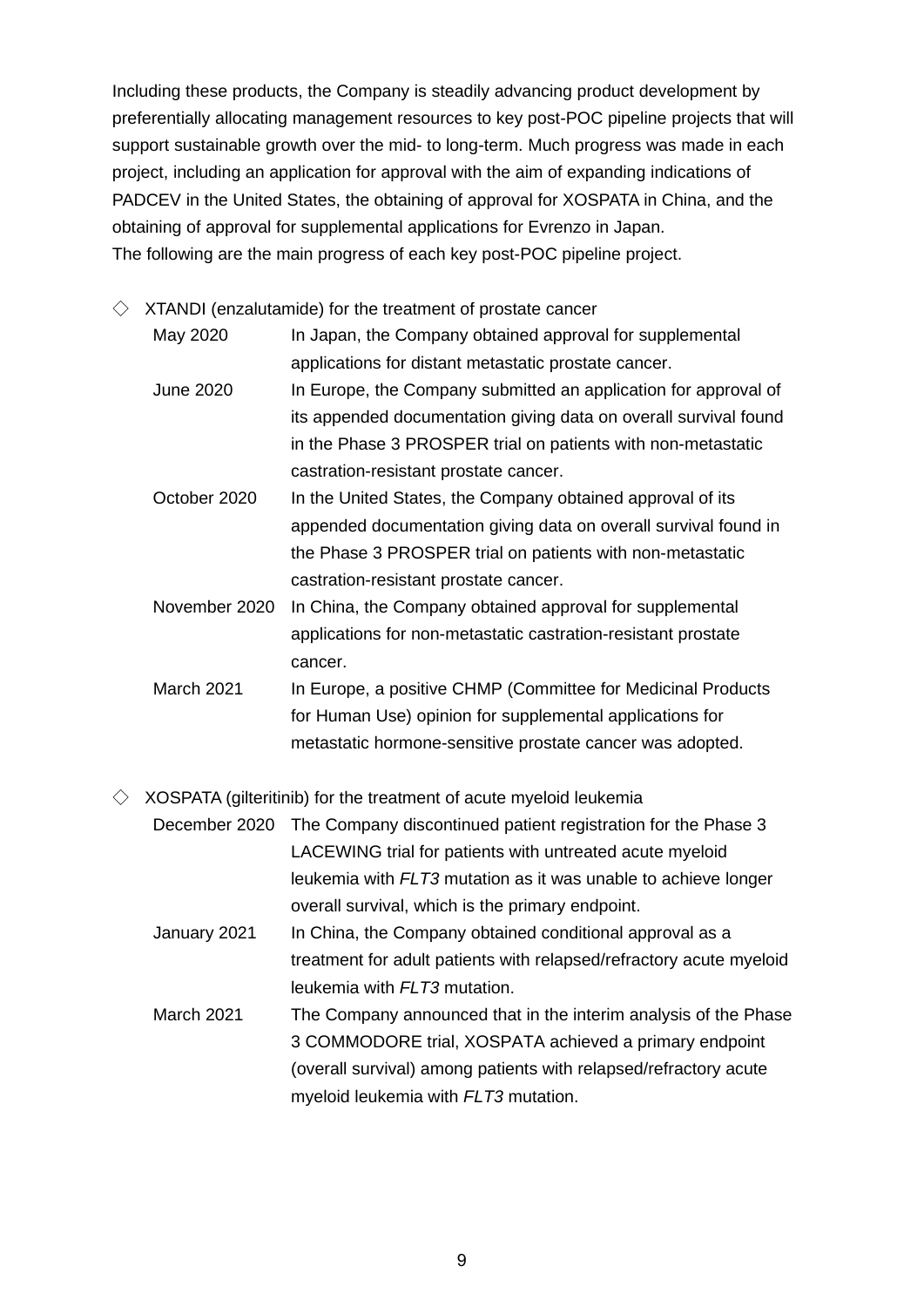- $\Diamond$  PADCEV (enfortumab vedotin) for the treatment of urothelial cancer
	- September 2020 The Company announced that in the Phase 3 EV-301 trial, PADCEV statistically demonstrated significantly longer overall survival, which is a primary endpoint, than chemotherapy among patients with locally advanced or metastatic urothelial cancer, which had previously been treated with chemotherapy, including platinum-containing chemotherapy, and PD-1 or PD-L1 inhibitors.
	- October 2020 The Company announced satisfactory results for cohort 2 in the Phase 2 EV-201 trial among patients with locally advanced or metastatic urothelial cancer who have been treated with PD-1 or PD-L1 inhibitors, and have not been treated with platinumcontaining chemotherapy and are ineligible for cisplatin.
	- February 2021 In the United States, the Company submitted a supplemental Biologics License Application with the aim of converting from accelerated approval to regular approval based on the results of the Phase 3 EV-301 trial among patients with locally advanced or metastatic urothelial cancer, which had previously been treated with chemotherapy, including platinum-containing chemotherapy, and PD-1 or PD-L1 inhibitors.
	- February 2021 In the United States, the Company submitted a supplemental Biologics License Application with the aim of expanding indications based on the results of cohort 2 in the Phase 2 EV-201 trial among patients with locally advanced or metastatic urothelial cancer who have been treated with PD-1 or PD-L1 inhibitors, and are ineligible for cisplatin.
	- March 2021 In Japan, the Company submitted an application for approval of PADCEV as a treatment for patients with locally advanced or metastatic urothelial cancer who have been treated.
	- March 2021 In Europe, the application for approval of PADCEV as a treatment for locally advanced or metastatic urothelial cancer, which had previously been treated with chemotherapy, including platinumcontaining chemotherapy, and PD-1 or PD-L1 inhibitors, was designated for accelerated assessment.

 $\Diamond$  Evrenzo (roxadustat) for the treatment of renal anemia

April 2020 In Europe, the Company submitted an application for approval of Evrenzo as a treatment for renal anemia in adult patients.

November 2020 In Japan, the Company obtained approval for a supplemental application for Evrenzo as a treatment for renal anemia in patients on non-dialysis.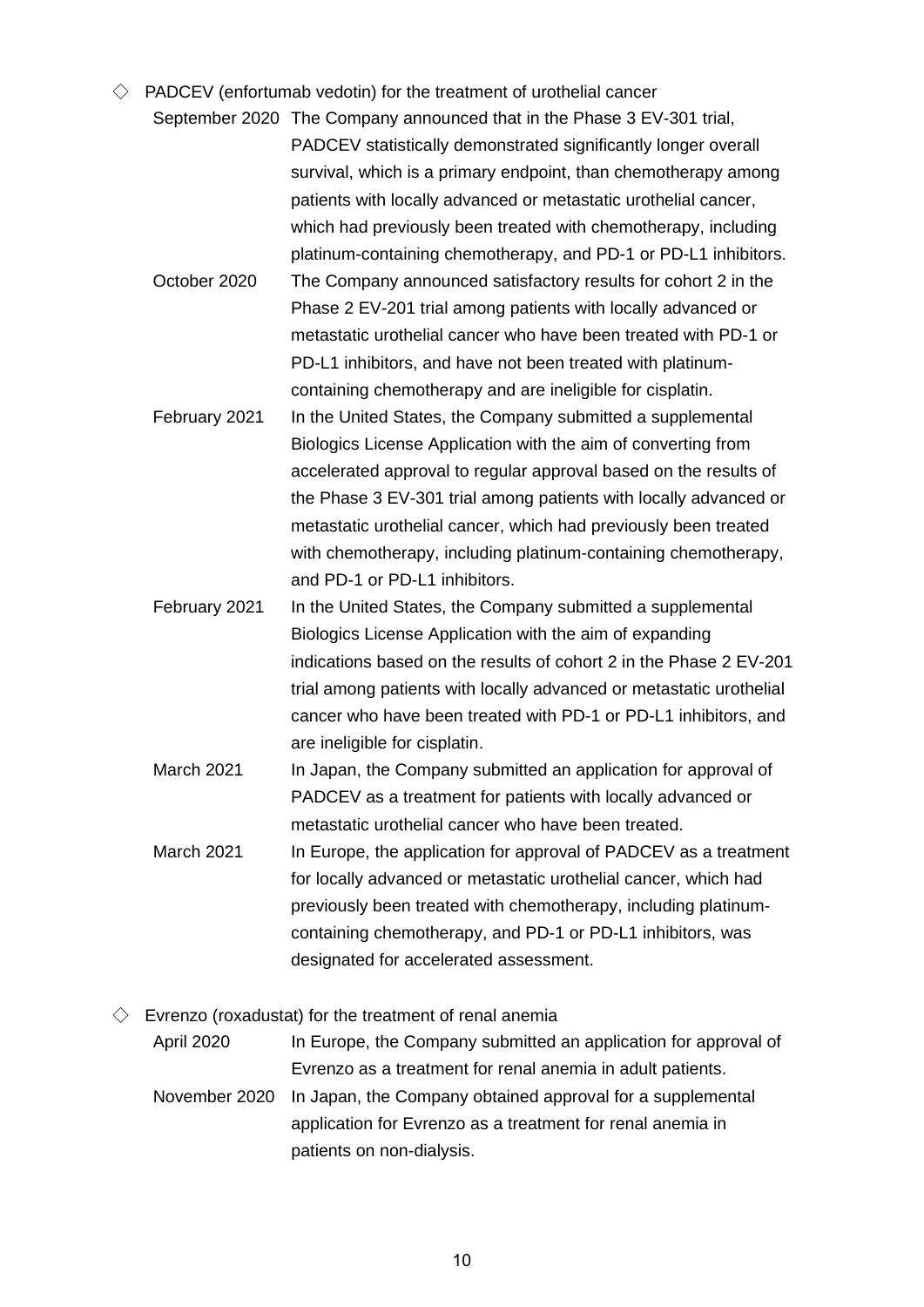- $\Diamond$  Fezolinetant, a selective neurokinin-3 receptor antagonist
	- February 2021 In two Phase 3 trials in patients with moderate-to-severe vasomotor symptoms associated with menopause (SKYLIGHT 1 and SKYLIGHT 2), the Company announced that all primary endpoints were met with statistically significant improvements in the frequency and severity of vasomotor symptoms compared to placebo.
- $\Diamond$  Zolbetuximab, an anti-Claudin 18.2 monoclonal antibody Phase 3 trials for gastric and gastroesophageal junction adenocarcinoma, and a Phase 2 trial for pancreatic adenocarcinoma is underway.

In addition to the above, the main developments, including approvals and applications for approvals, were as follows.

- May 2020 The Company received approval in the United States for an additional indication of neurogenic bladder in pediatric patients aged two years and older for the OAB treatment Vesicare.
- December 2020 The Company submitted an application in the United States for immunosuppressant agent Prograf for an additional indication of prevention of rejection in lung transplantation.
- March 2021 The Company obtained the approval of a new formulation, granules for suspension (oral extended-release formulation) and existing tablets (extended-release formulation) for the additional indication of neurogenic detrusor overactivity in children aged three years and older for the OAB treatment Myrbetriq in the United States.

In FY2020, the Company transferred marketing, etc. as follows.

- October 2020 The Company transferred the marketing authorizations and distribution of the psychotropic/medicine for the treatment of peptic ulcers Dogmatil to Nichi-Iko Pharmaceutical Co., Ltd. in Japan.
- December 2020 With regard to the non-steroidal Celecox for the treatment of inflammation and pain, the Company has terminated the joint sales promotion activities in Japan with Viatris Pharmaceuticals Japan Inc. In addition, the Company plans to transfer the manufacturing and marketing authorization of Celecox from the Company to Viatris Pharmaceuticals Japan Inc. and transfer the distribution of the product to Viatris Pharmaceuticals Japan Inc. on July 31, 2021.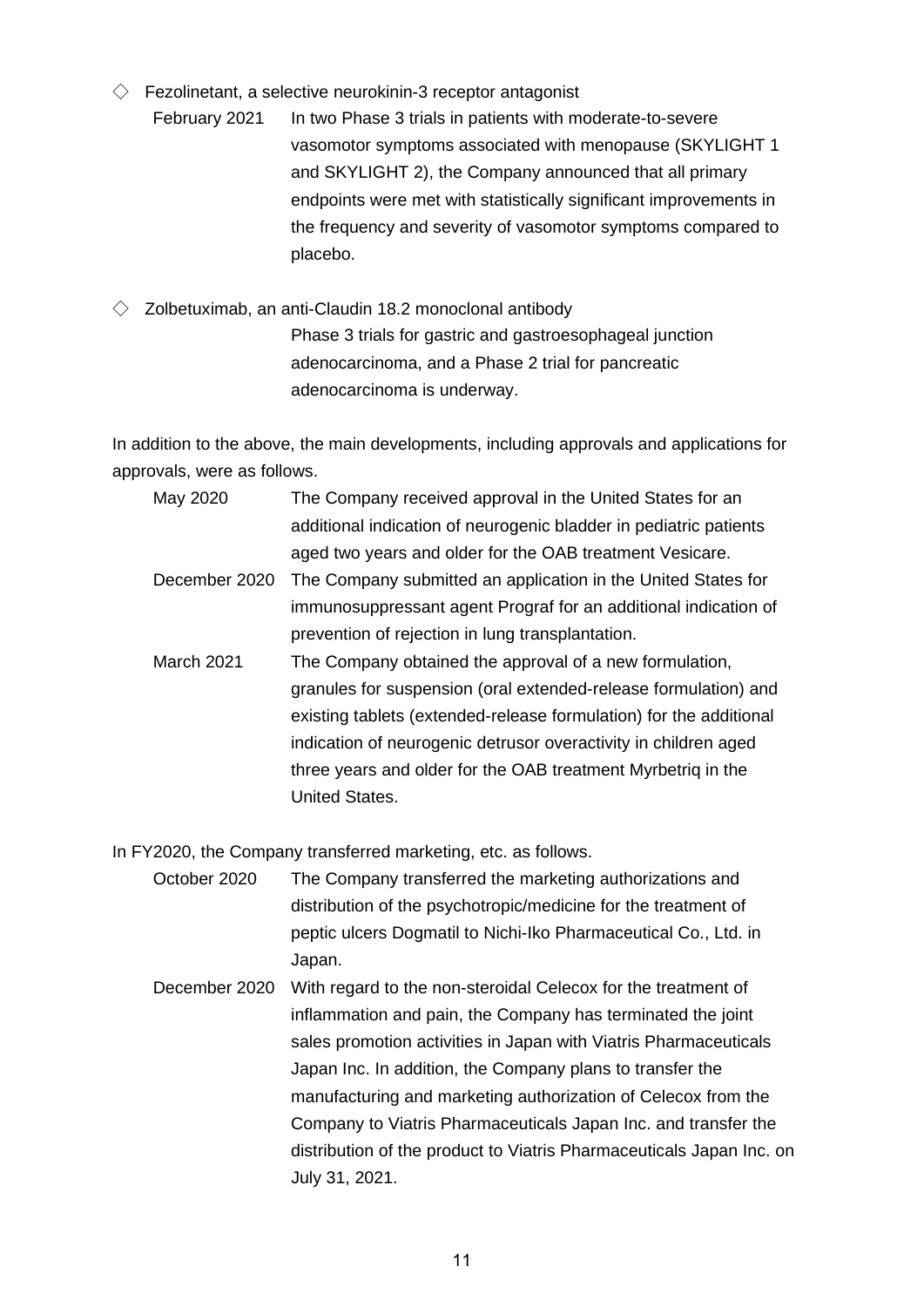March 2021 In Japan, the Company has terminated the joint sales promotion activities of Acofide, a treatment for functional dyspepsia, with Zeria Pharmaceutical Co., Ltd. and transferred the distribution and marketing of the product to Zeria Pharmaceutical Co., Ltd.

As our approach to pursuit even greater Operational Excellence, the Company has taken a multifaceted approach to reviewing activities and has been working to strengthen its business base. The following are the main initiatives during the FY2020:

- November 2020 The Company has decided to absorb and merge its wholly owned subsidiaries Astellas Pharma Tech Co., Ltd. and Astellas Green Supply, Inc. (effective date of absorption mergers: April 1, 2022 (planned))
- November 2020 The Company has entered into an asset transfer agreement with Tillotts Pharma AG to transfer the manufacturing and marketing authorization of DIFICLIR tablets, a treatment of Clostridium difficile infection, to Tillotts Pharma AG in Europe, the Middle East, Africa, and some regions of the Commonwealth of Independent States, and is proceeding with the succession in the subject countries and regions.
- January 2021 The Kyushu Distribution Center, the Company's fourth distribution base in Japan, began operations in Kitakyushu City, Fukuoka Prefecture.
- January 2021 The Company decided to newly construct a sterile drug production line in the Yaizu Technology Center of Astellas Pharma Tech Co., Ltd., a manufacturing subsidiary of the Company, and started construction.
- January 2021 The Company returned to Tolmar International Limited the license for Eligard, a treatment for advanced prostate cancer, which had been marketed by Astellas Pharma Europe Ltd., a subsidiary of the Company, in Europe, the Middle East, the Commonwealth of Independent States, and Asia. In addition, the Company signed an agreement with Recordati Industria Chimica e Farmaceutica S.p.A., which sells Eligard under a new license from Tolmar International Limited, regarding the transfer of manufacturing and marketing authorization and the transfer of distribution, and is proceeding with the succession in the subject countries and regions.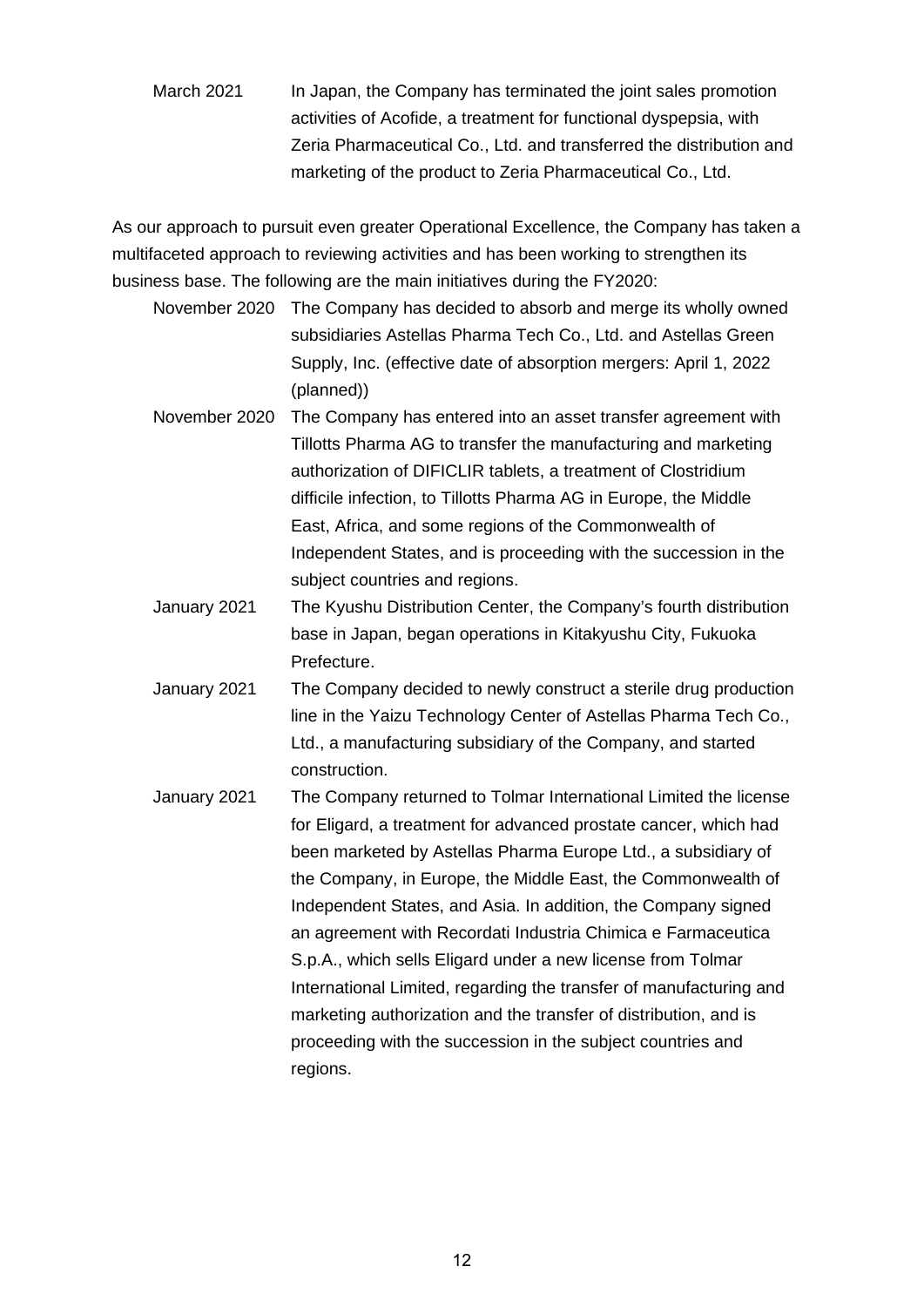## **<Evolving How We Create VALUE - With Focus Area Approach>**

The Company has established a Focus Area approach to create VALUE. Under this approach, a Focus Area is defined as a set of combinations of three components: (1) biologies with high disease relevance, (2) versatile modalities and technologies and (3) diseases with high unmet medical needs with solutions that are expected from these two elements of biologies and modalities/technologies. By building up unique expertise and a platform for that Focus Area, the Company aims to continue creating innovative products. When multiple new drug candidates are generated and the lead compound advances to the clinical stage, we designate them as the Primary Focus, an area in which management resources are given the highest priority within the Company. As of March 2021, we have selected four Primary Focuses: "Blindness & Regeneration," "Mitochondria Biology," "Genetic Regulation," and "Immuno-Oncology." In addition, we have selected two new Primary Focus candidates: "proto-oncogene mutation" and "immune homeostasis." Audentes Therapeutics, Inc. and Xyphos Biosciences, Inc. have been working to further advance the Primary Focus as the core centers for "genetic regulation" and "immunooncology," respectively. Additionally, in April 2021, the Company reorganized the Audentes Division to establish a research and manufacturing division, a development division, and a commercial division (collectively referred to as Astellas Gene Therapies) that will specialize in the area of gene therapy.

In addition to the progress of each Primary Focus, Primary Focus which was originally independent is beginning to organically connect with each other. As the modalities/technologies that were studied in each Primary Focus are now being utilized in other Primary Focus, development for various biologies and diseases is progressing. The following are the main progress during the FY2020:

#### $\Diamond$  Genetic Regulation

| December 2020 The Company received a notice from the United States Food and |
|-----------------------------------------------------------------------------|
| Drug Administration (FDA) lifting the clinical trial suspension on          |
| the clinical trial (ASPIRO trial) of gene therapy AT132 for patients        |
| with X-linked myotubular myopathy, which had been suspended                 |
| as directed by the FDA.                                                     |

March 2021 The Company announced that it will reorganize the Audentes Division and establish Astellas Gene Therapies, which will serve as a Center of Excellence for gene therapy, effective April 1, 2021.

#### $\Diamond$  Blindness & Regeneration

September 2020 The Company announced the start of a joint research collaboration with the University of Pittsburgh in February 2020 on gene therapy using Adeno-associated viruses to create development candidates for the treatment of dry age-related macular degeneration, a disease of the posterior segment of the eye.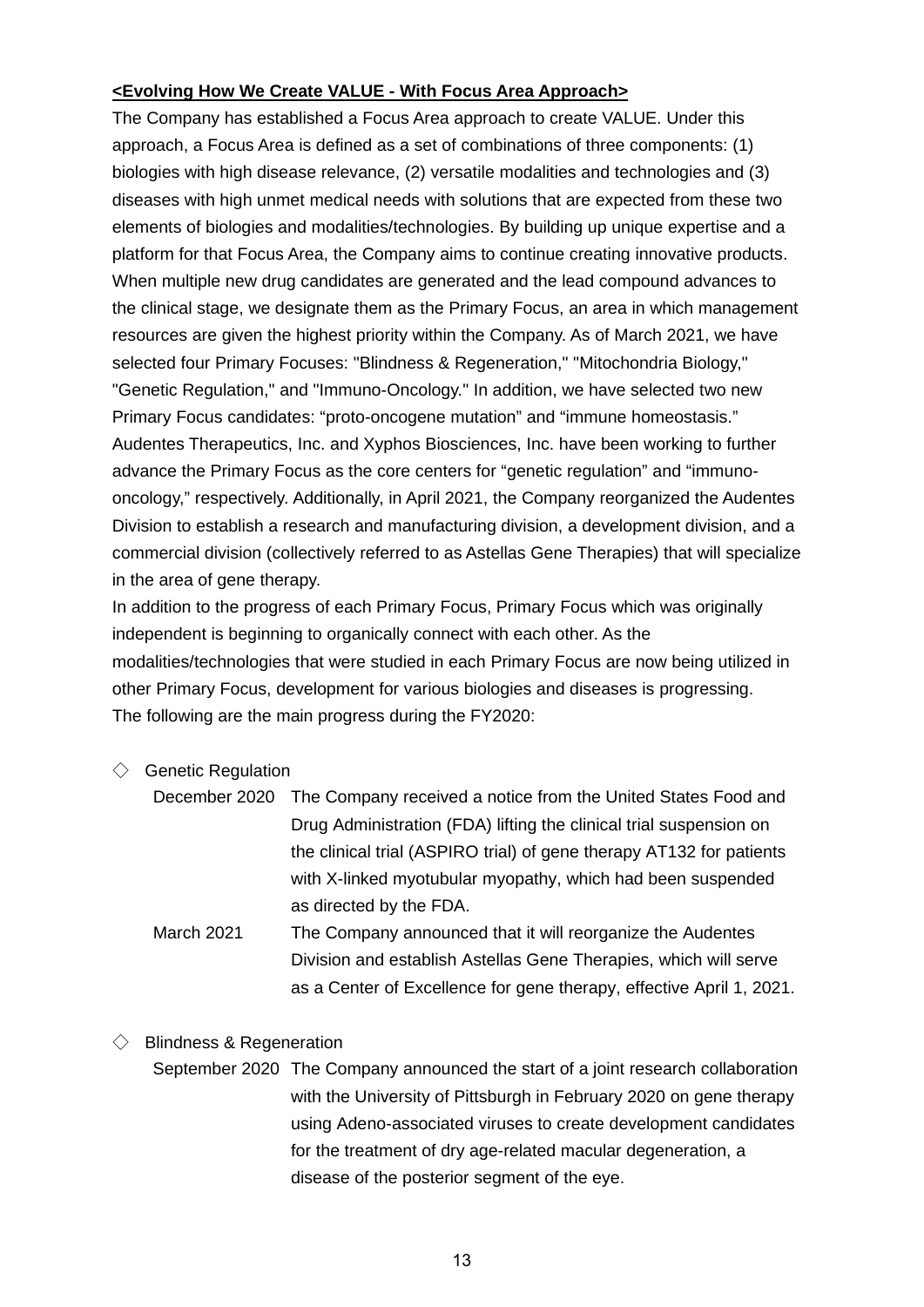# ◇ Immuno-Oncology

| December 2020 Entered into an exclusive worldwide license agreement with KaliVir |
|----------------------------------------------------------------------------------|
| Immunotherapeutics LLC for the collaboration, development and                    |
| commercialization of VET2-L2, an intravenously administered                      |
| oncolytic virus, as well as a second, follow-on development                      |
| candidate.                                                                       |

# $\Diamond$  Mitochondria Biology

| <b>April 2020</b> | The Company acquired Nanna Therapeutics Limited, a bio venture   |
|-------------------|------------------------------------------------------------------|
|                   | company focusing on drug discovery research for age-related      |
|                   | diseases with high unmet needs, including mitochondria-related   |
|                   | diseases, and made Nanna Therapeutics Limited a wholly-owned     |
|                   | subsidiary of the Company. Through this acquisition, we acquired |
|                   | Nanna Therapeutics Limited's new DNA-encoded compound            |
|                   | library technology and cutting-edge screening platform.          |
| October 2020      | ASP0367/MA-0211, a selective PPARδ modulator was granted         |
|                   | Fast Track designation in the United States for development as a |
|                   | treatment for primary mitochondrial myopathy.                    |
|                   |                                                                  |

# ◇ Others

| April 2020       | The Company announced that it formed an alliance with Harvard                 |
|------------------|-------------------------------------------------------------------------------|
|                  | University to establish a strategic research collaboration for the            |
|                  | research and development of innovative treatments and                         |
|                  | technologies of mutual interest.                                              |
| <b>July 2020</b> | The Company received a grant from the United States National                  |
|                  | Institute on Drug Abuse for two Phase 1 trials of ASP8062, a                  |
|                  | GABAB receptor positive allosteric modulator being developed for              |
|                  | the additional maintenance treatment of opioid use disorder.                  |
|                  | September 2020 The Company signed an agreement with the University of Tokyo's |
|                  | Institute for Life Science Research and Education and the                     |
|                  | University of Tokyo's Center of Innovation on collaborative efforts           |
|                  | to create innovative new drugs and medical solutions.                         |
| October 2020     | The Company has determined that the role of project creation for              |
|                  | ASIM (Antigen-specific Immune Modulation) biology, which has                  |
|                  | been identified as a Primary Focus, is completed and announced                |
|                  | that the Company will shift to research on next-generation                    |
|                  | immunomodulation technologies.                                                |
|                  |                                                                               |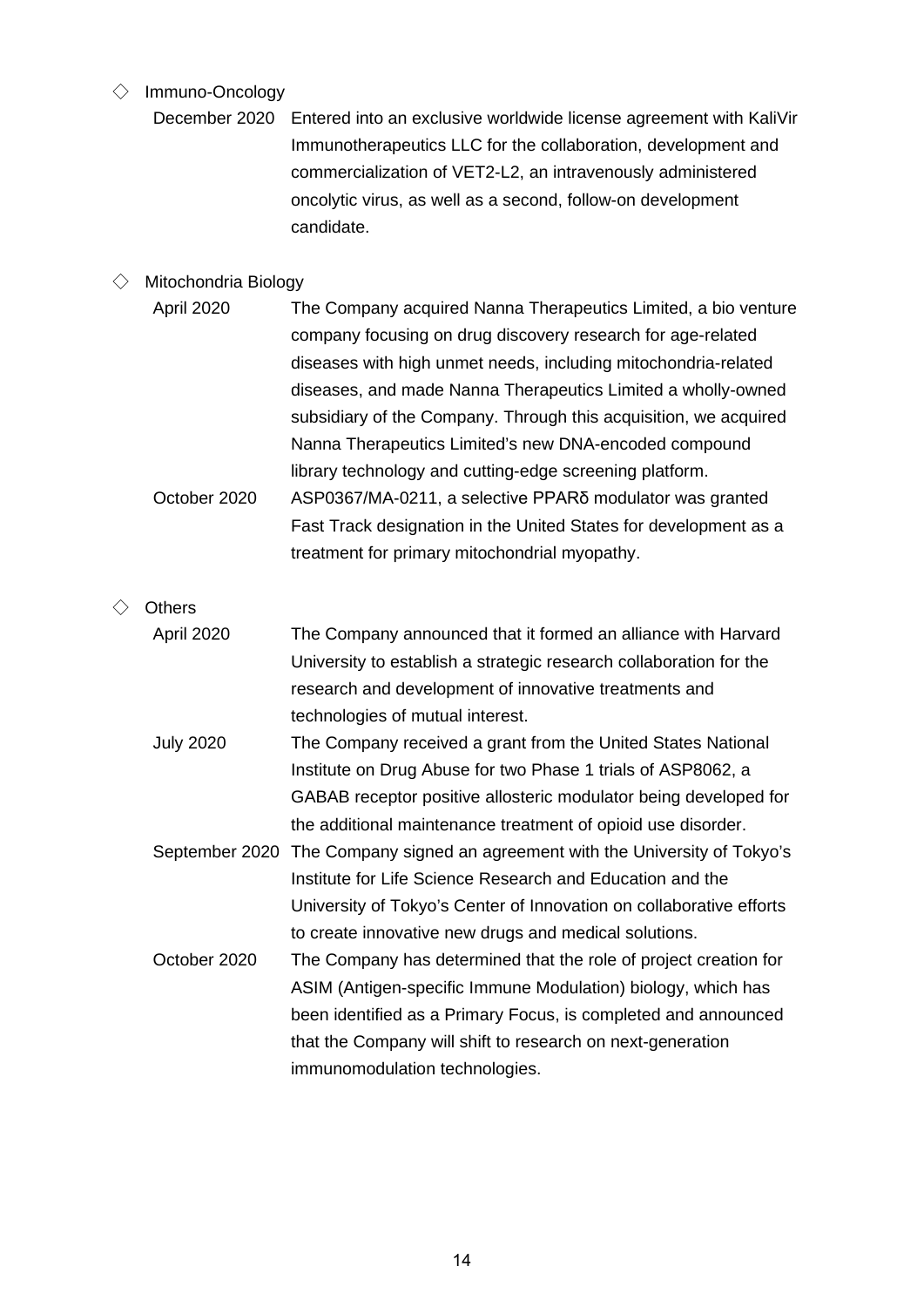#### **<Developing Rx+ programs>**

The Company is taking on the challenge of developing Rx+ programs with the goal of realizing sustainable growth over the mid- to long-term. The Rx+ business is defined as a business that contributes to patients throughout the Patient Journey and is capable of generating profits on its own, by integrating cutting-edge medical technologies and advanced technologies from different fields, based on the strengths we have cultivated in the prescription pharmaceutical (Rx) business. Based on the Rx+ Story, which outlines the strategic direction for the creation of Rx+ businesses, the Company is focused on pursuing business creation activities with the aim of realizing "a society in which people can live their own lives in good physical and mental health through science-based healthcare solutions." Below are the key initiatives in FY2020.

- $\Diamond$  Prevention of serious conditions of chronic diseases
	- April 2020 The Company announced that we have signed an agreement with BANDAI NAMCO Entertainment Inc. for the joint development, test marketing, etc. of an application for smartphones and other devices that supports the continuation of exercise through the provision of scientifically-based exercise programs that incorporate game-like features.
	- September 2020 The Company launched limited service of an exercise program for type 2 diabetes patients, which is based on scientific grounds and developed through an industry-government-academia collaboration between Yokohama City University and Yokohama City through fitness clubs in Kanagawa Prefecture.
- $\Diamond$  Supplementation and replacement of physical and motor functions October 2020 The Company acquired Iota Biosciences, Inc., a company that specializes in bioelectronics technology and has a revolutionary technology for ultra-small implantable medical devices, which became a wholly owned subsidiary of the Company.
- $\Diamond$  Maximizing patient outcomes by improving surgical and diagnostic accuracy October 2020 The Company received Fast Track designation from the United States Food and Drug Administration for the development of ASP5354, an investigational near-infrared fluorescence imaging agent for visualization of the ureter during abdominal and pelvic surgery.
	- January 2021 The Company announced that it initiated a collaboration with Actinium Pharmaceuticals, Inc. on molecular targeted radiotherapies as part of our efforts to develop theranostics that integrate diagnosis and treatment.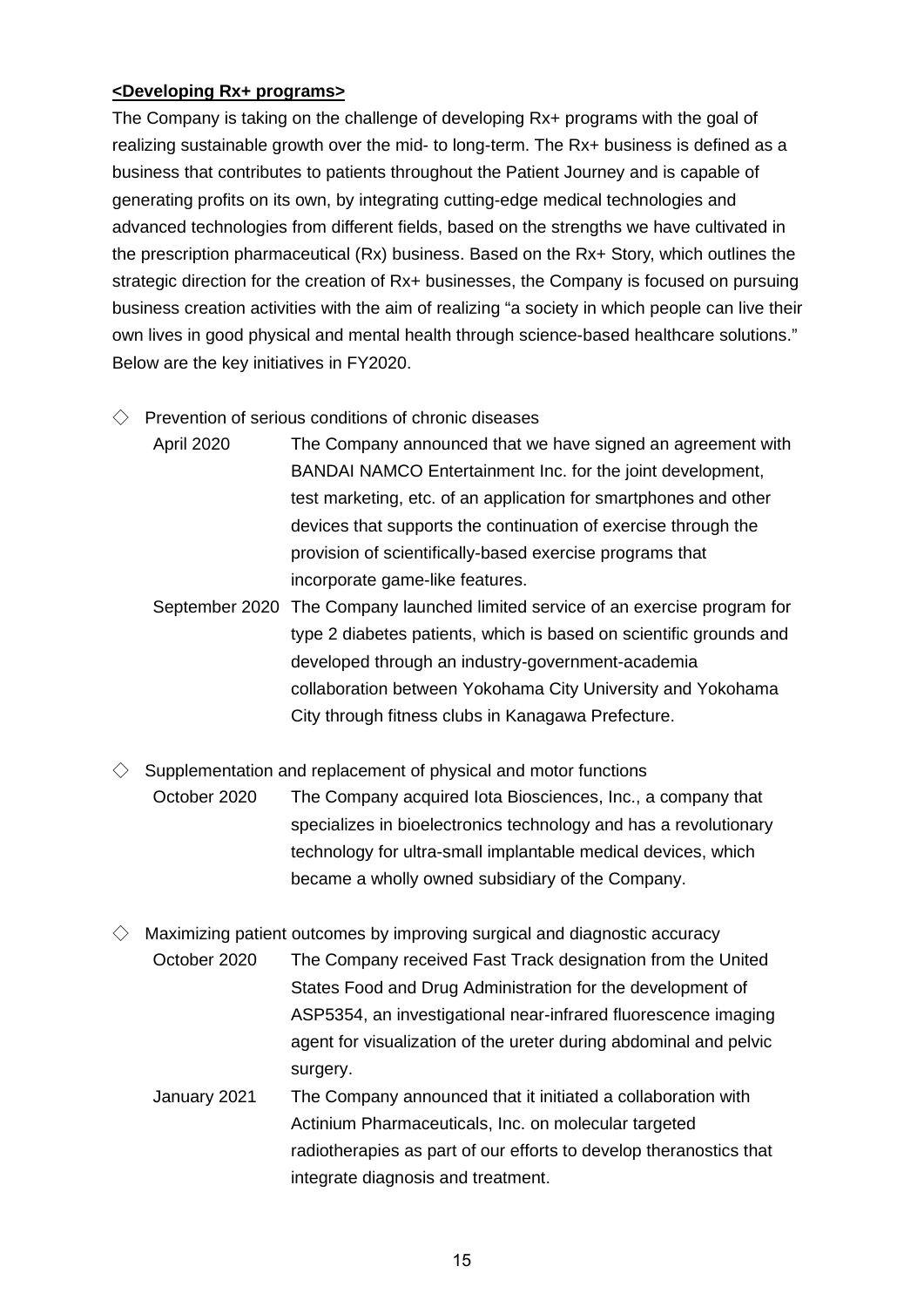## **3) Efforts Against the Spread of the Coronavirus Disease (COVID-19)**

With the continuing spread of COVID-19, we are, as part of our mission as a pharmaceutical company, taking various actions and measures to contribute to securing the safety of patients and alleviating strain on healthcare resources. The Company's main efforts against the spread of the COVID-19 as of April 27, 2021 are as follows.

The latest information is published on our website [\(https://www.astellas.com/jp/en/covid-19\)](https://www.astellas.com/jp/en/covid-19). Please refer to the website for details.

## $\diamondsuit$  Continuation of business and maintaining a stable supply of products

- We are currently advising our employees to combine working at an office and working from home in accordance with the situation in each country and region to secure the safety of our employees and to prevent the further spread of the disease.
- ・ While placing the highest priority on the safety of our employees, in order to continue our social mission of ensuring a stable supply of drugs, quality control, managing safety, and providing information, our essential business continues to be carried out with strict measures taken to prevent infections.
- ・ While taking measures to prevent the spread of the disease, we are continuing to gather and provide necessary information to medical institutions in regions around the world consistent with the rules of each respective institution with regards to sales activities.
- ・ As for the supply of products, in particular, there are currently no issues caused by COVID-19, as we have been able to manage risks around procuring raw materials and distributing finished products by closely cooperating with suppliers and manufacturers taking into account business continuity and at stable supply.

## $\diamondsuit$  For ensuring patient safety and alleviating strain on healthcare resources

In an effort to help ensure patient safety and alleviate strain on healthcare resources during the COVID-19 pandemic, we are taking the following actions to our clinical trial operations.

- In countries and regions with continuing spread of COVID-19, we temporarily suspended start-up activities involving study sites for new interventional clinical studies. But we have started to reactivate clinical studies in all countries, following the benefit-risk assessment of each study.
- Consistent with the issued guidance from regulatory bodies of each country, we are assessing protocols and implementing measures to reduce the burden on healthcare systems while ensuring that the maintenance of patient safety.
- Furthermore, in order to prioritize patient safety, we are also providing measures, when applicable, such as remotely monitoring the safety of a patient via phone, conducting necessary medical exams at medical institutions close to a patient's home outside of the trial site, and/or sending investigational drug to a patient's home, in case a patient cannot visit the trial site designated in the protocol.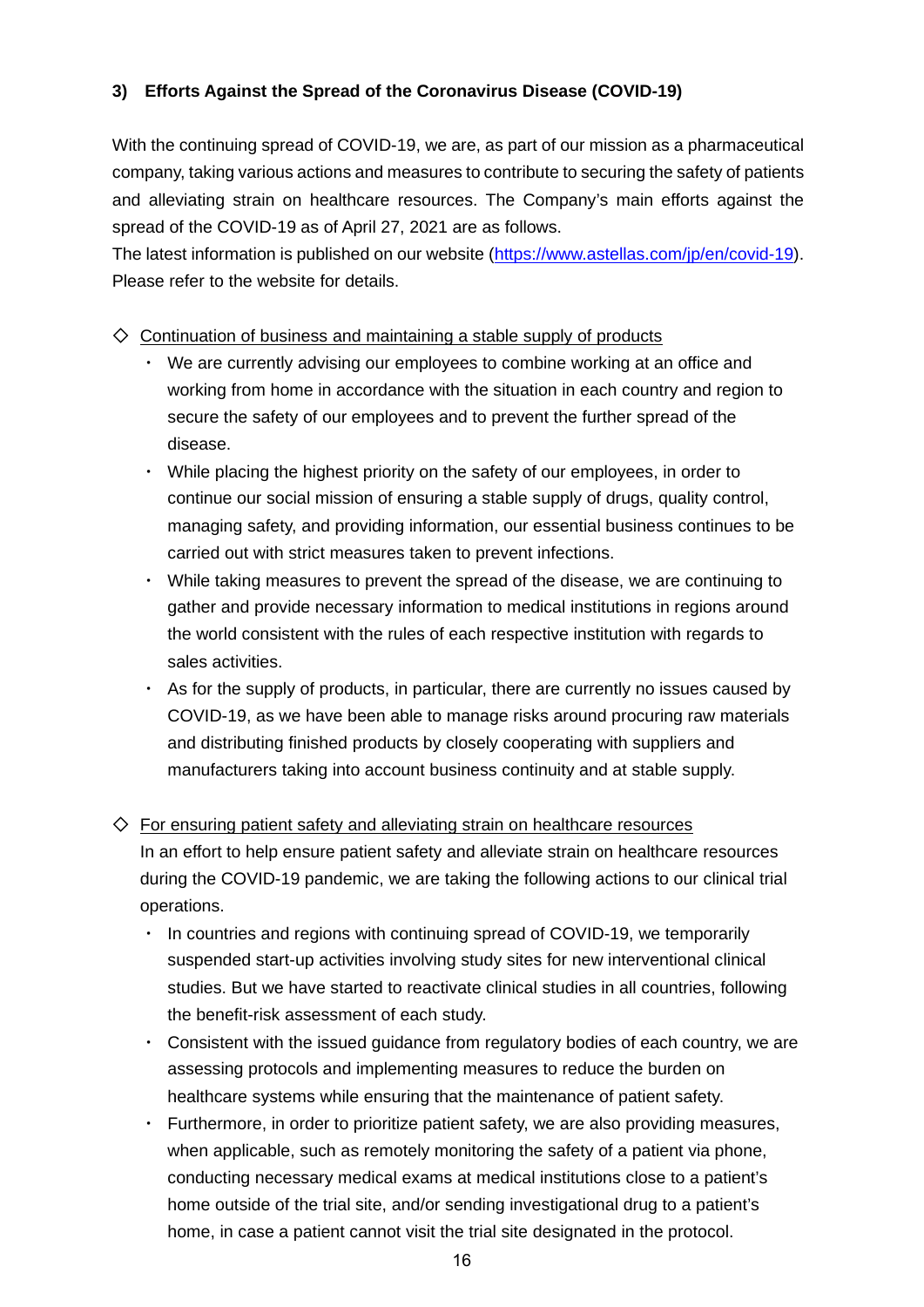- ・ We are building flexibility into the protocols to respond to changes related to the ongoing pandemic.
- ・ We will be frequently reassessing this approach, which applies to all interventional clinical trials led by us and our group companies.
- ・ We remain focused on ensuring patient safety, while maintaining regulatory compliance and data integrity across clinical development programs.

## $\Diamond$  Contributing to the R&D of drugs

- ・ We have taken appropriate actions, such as provide drugs, by cooperating with bodies concerned in response to requests by the government.
- ・ In Japan, we have provided compounds in response to a request from the Ministry of Health, Labour and Welfare and National Institute of Infectious Diseases to cooperate in the "Basic Screening Plan for Drugs for Coronavirus Disease."
- ・ We also responded to requests from the European Federation of Pharmaceutical Industries Associations (EFPIA) and the Innovative Medicines Initiative (IMI) to cooperate in the "Activities Aimed at Developing Drugs for the Novel Virus" and providing consultation on countermeasures.
- ・ Astellas Pharma Europe Ltd. is a member of the CARE (Corona Accelerated R&D in Europe) Consortium, the largest initiative in Europe addressing the challenges of COVID-19. CARE is funded by IMI, a public-private partnership aiming to speed up the development of better and safer medicines for patients. The goal of the CARE consortium is to deliver treatments for the current COVID outbreak as well as future coronavirus outbreaks.
- Furthermore, as part of our membership of the non-profit organization, TransCelerate BioPharma Inc.1, Astellas is participating in the COVID-19 Task Force, alongside 20 other biopharmaceutical member companies, to share industry best practices in managing the continuity of clinical trial operations during the global COVID-19 pandemic while ensuring patient safety and maintaining study integrity.
- We are actively seeking various proposals from within or outside of Astellas for our owned technology and potential use of our drugs that are under development or on the market against COVID-19, and we are swiftly evaluating each of them.
- We continuously respond to requests from various governments to provide compounds for the research phase. While placing the highest priority on safety, we will at the same time continue to contribute in our efforts to swiftly evaluate various possibilities in research and development of drugs for COVID-19.

## $\diamondsuit$  Activities in each country and region

We donated worth 5 million yen to Astellas Foundation for Research on Metabolic Disorders2 as a grant for COVID-19 related research in Japan. The foundation has used it to subsidize COVID-19 related research in the research funding applications for FY2020. Further, the foundation has provided to researchers who have been economically affected by COVID-19 participating in studying abroad program supported by the foundation.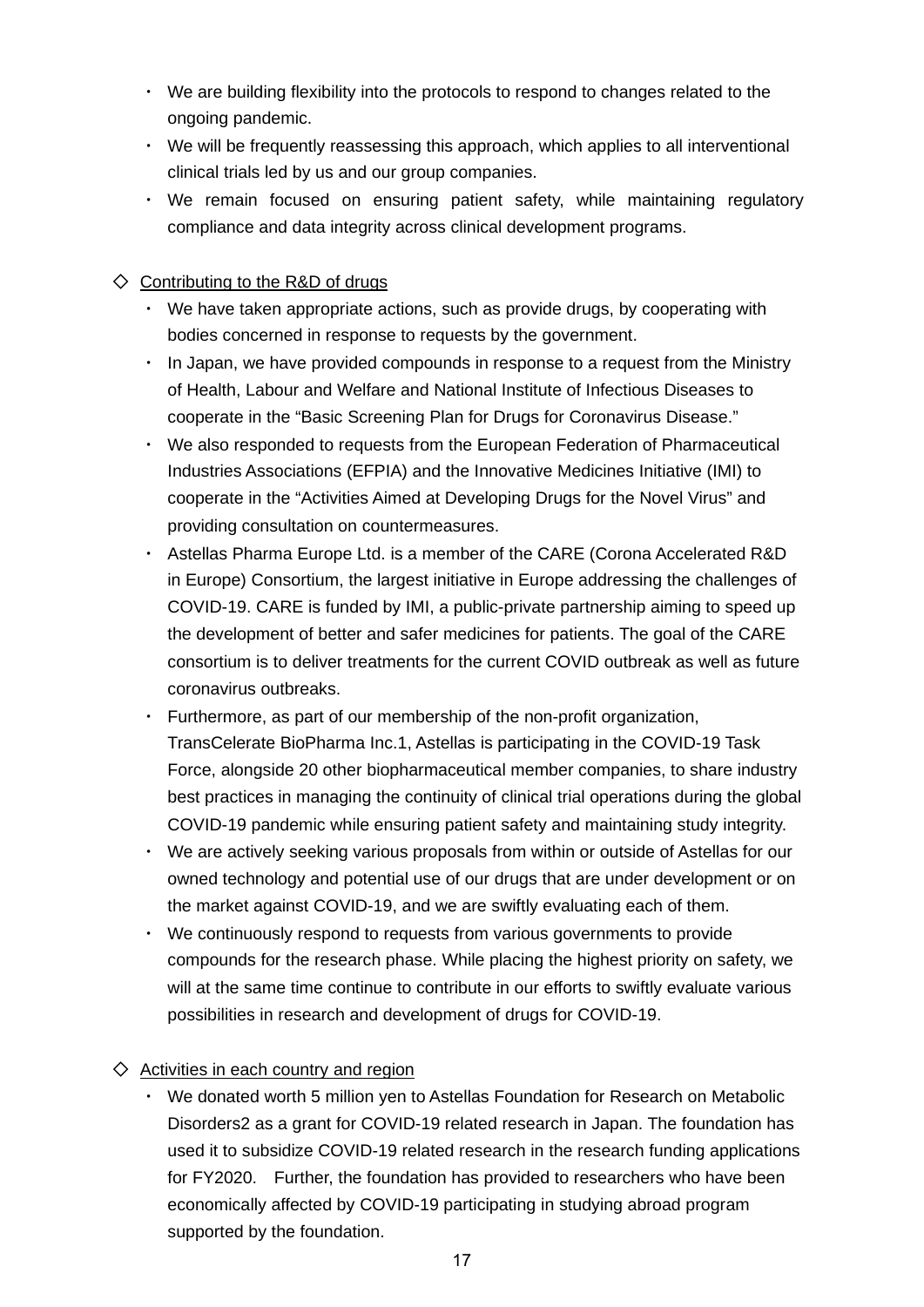- Astellas Pharma US, Inc. and the Astellas Global Health Foundation have each expanded support to local and global communities fighting COVID-19 by providing more than \$2.7 million of financial assistance, in aggregate, to meet the urgent demand for resources to help patients, health care workers, and first responders.
	- At a national level in the United States, Astellas has provided support to help humanitarian organizations working to support communities affected by COVID-19. This includes Astellas' corporate donations to Americares, the American Red Cross, and Direct Relief to help their emergency efforts. Additionally, in the U.S., through its Corporate Charitable Donation process, Astellas issued a request for proposal (RFP) process and awarded funding to five non-profit healthcare organizations that align with the company's focus areas, to support patients and care partners during the pandemic. The company has also coordinated opportunities to mobilize equipment, personal protective equipment (PPE) donations, blood donations in alignment with the Centers for Disease Control and Prevention guidance, employee contributions, and volunteerism to meet the critical demand for time and resources where needs are most pressing. Locally at the Astellas- US headquarters in Illinois, Astellas is partnering with multiple state organizations, as a Founding Partner to the Governor's Illinois COVID-19 Response Fund and the Illinois Biotechnology Innovation Organization (iBIO) COVID-19 PPE Relief Fund.
	- The Astellas Global Health Foundation has provided a combined \$2 million in new and redirected emergency relief focused on improved healthcare infrastructure, COVID-19 training and education impacting more than 725,000 lives in Kenya, Dominican Republic, South Sudan, Democratic Republic of the Congo (DRC), Ghana, Ethiopia and Nigeria. The funding addresses the urgent needs of partners seeking to prevent the immediate spread and combat the long-term effects of COVID-19 in particularly vulnerable and hard-to-reach communities.
- Furthermore, as part of the company's ongoing commitment to ensuring that patients have access to our products, we have implemented changes to our patient assistance programs in the US offered through Astellas Pharma Support Solutions, which offers support to patients needing access and reimbursement assistance. The changes were made to make the application and verification process easily accessible for patients who have lost their jobs or insurance coverage as a result of COVID-19 and increase customer service capacity in light of the influx of patients requiring assistance.
- In Italy, our group company, Astellas Pharma S.p.A., has made a donation worth 174,800 euros for the necessary supply of goods to public medical institutions and NPOs.
- In Spain, our group company, Astellas Pharma S.A., has made a donation worth 200,000 euros to the country's health ministry for the necessary supply of goods to medical institutions.
- Furthermore, to assist healthcare systems coping with increasing demands by government or non-profit organizations presented by the escalation of COVID-19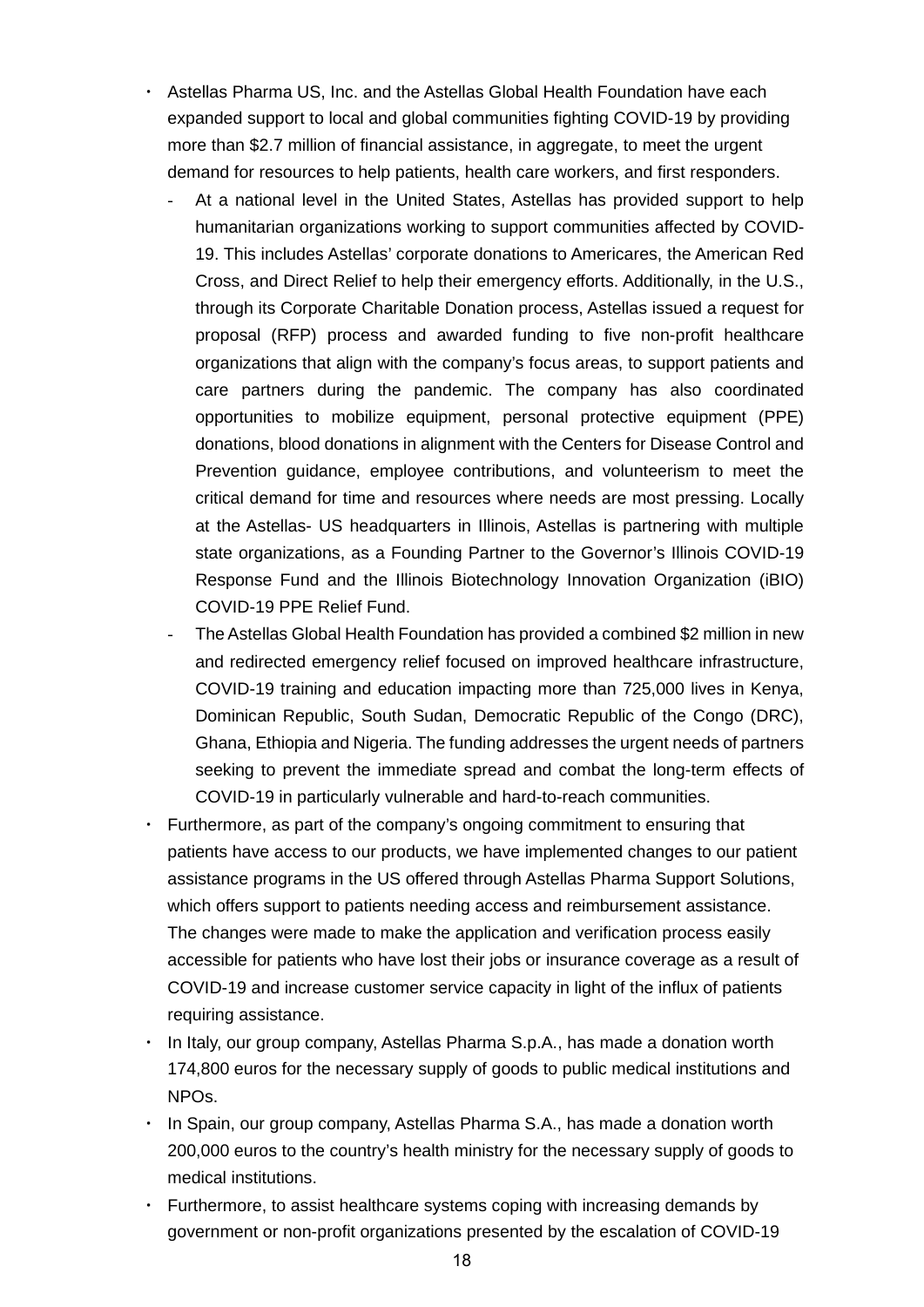around the world, Astellas will authorize a maximum of 4 weeks of paid leave (in accordance with each country's provision) to employees who are medically qualified and wish to contribute by participating in volunteer activities within their community.

The Company, upon accurately ascertaining situations that change from day to day, will continue to work in cooperation with relevant authorities and organizations of each country by quickly gathering information and promptly taking necessary measures.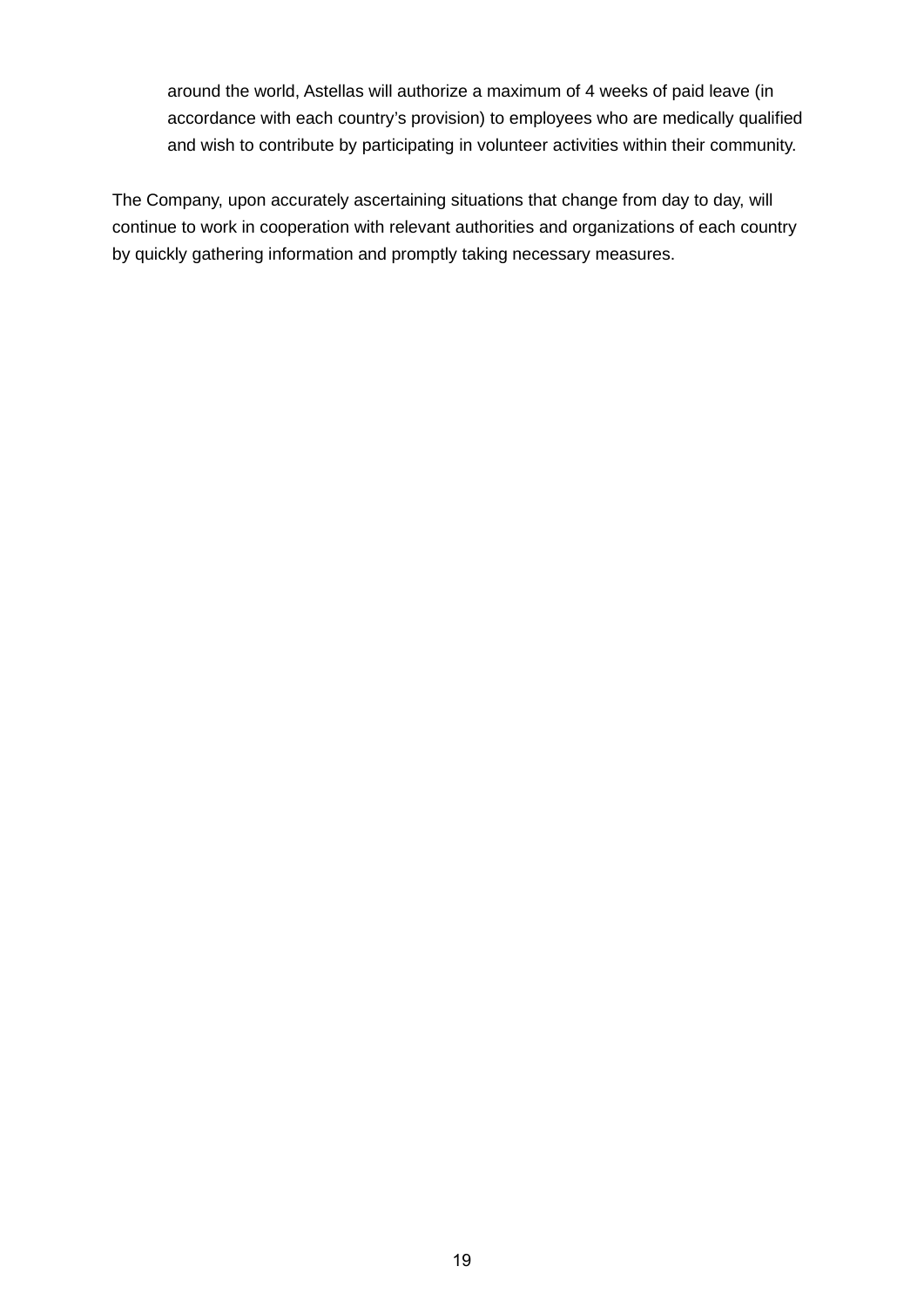## **(2) Financial position**

## **1) Assets, equity and liabilities**

In the first quarter of FY2020, the consolidated statement of financial position as of March 31, 2020 was retrospectively revised due to adjustments of fair value of assets acquired and liabilities assumed for Audentes Therapeutics, Inc., which was acquired in January 2020. As a result, goodwill increased, and intangible assets and deferred tax liabilities decreased in comparison to the figures prior to the retrospective adjustment. The Company completed the distribution of consideration paid as of March 31, 2021.

An overview of the consolidated statement of financial position as of March 31, 2021 and the main changes from the end of the previous fiscal year after the retrospective adjustment are shown below.

#### **Assets**

Total assets saw a decrease of ¥41.5 billion compared to the end of the previous fiscal year to ¥2,273.6 billion.

**<Non-current assets>** As of March 31, 2021: ¥1,401.0 billion (a decrease of ¥46.6 billion)

- Property, plant and equipment decreased by ¥4.0 billion compared to the end of the previous fiscal year to ¥264.6 billion.
- Goodwill increased by ¥5.8 billion compared to the end of the previous fiscal year to ¥284.0 billion, and intangible assets decreased by ¥73.3 billion compared to the end of the previous fiscal year to ¥651.4 billion. Intangible assets decreased in FY2020, mainly due to the recording of impairment losses in relation to the termination of development for the anti-TIGIT antibody ASP8374/PTZ-201, and impairment losses in relation to a revision of the development plan for the gene therapy AT132.

**<Current assets>** As of March 31, 2021: ¥872.6 billion (an increase of ¥5.1 billion)

Cash and cash equivalents increased by ¥7.7 billion compared to the end of the previous fiscal year to ¥326.1 billion.

## **Equity**

Total equity as of March 31, 2021 saw an increase of ¥96.9 billion compared to the end of the previous fiscal year to ¥1,386.1 billion, making the ratio of equity attributable to owners of the parent to gross assets 61.0%.

While profit for the year stood at ¥120.6 billion, the Company paid ¥76.2 billion of dividends of surplus.

## **Liabilities**

Total liabilities decreased by ¥138.5 billion compared to the end of the previous fiscal year to ¥887.5 billion.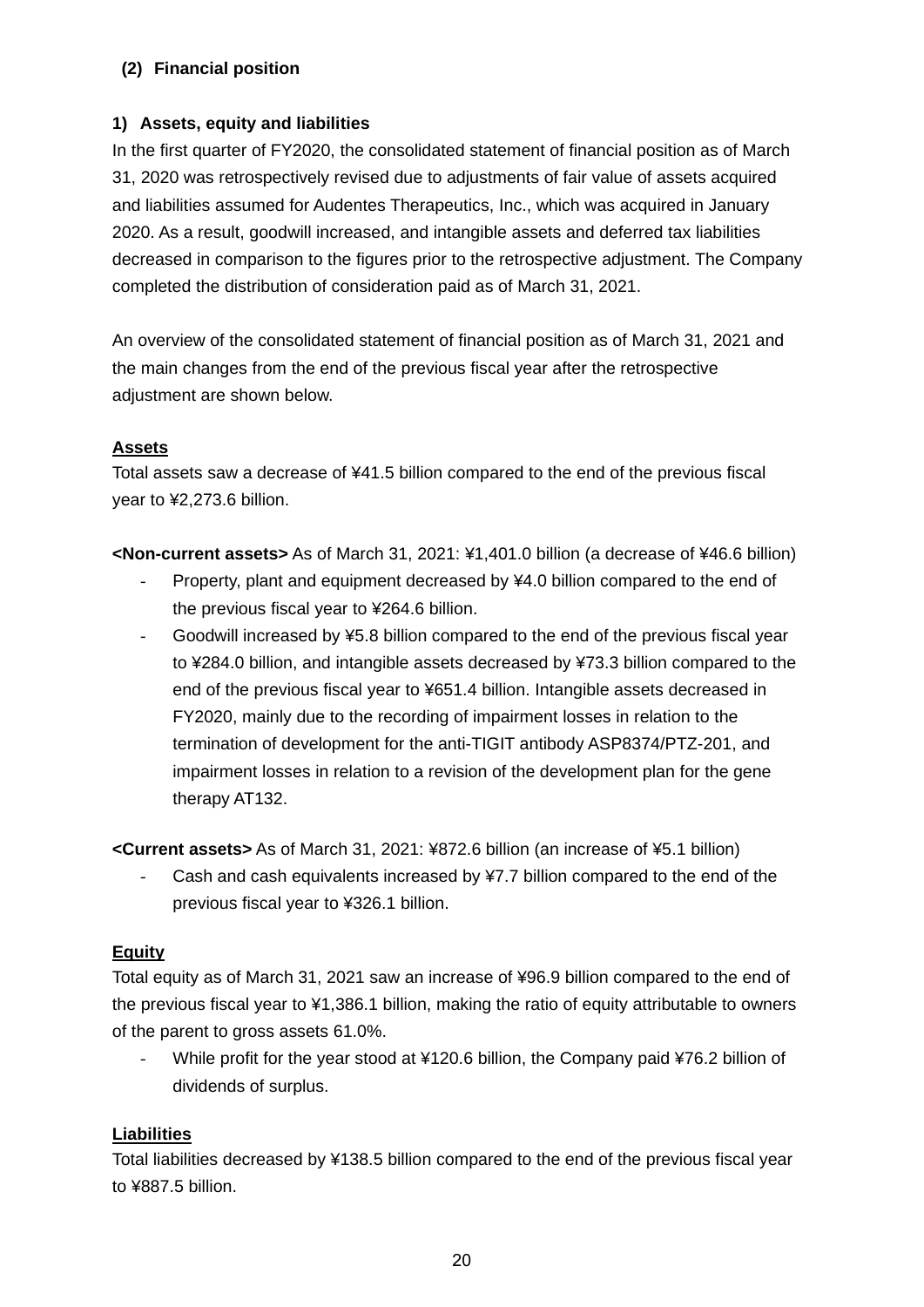# **<Non-current liabilities>** As of March 31, 2021: ¥295.1 billion (an increase of ¥67.8 billion)

- Other financial liabilities increased by ¥69.7 billion compared to the end of the previous fiscal year to ¥199.0 billion. This was mainly due to converting ¥80.0 billion from short-term borrowings to long-term borrowings in the first quarter of FY2020.

**<Current liabilities>** As of March 31, 2021: ¥592.4 billion (a decrease of ¥206.3 billion)

- As of March 31, 2021, the balance of bonds amounted to ¥120.0 billion. Other financial liabilities decreased by ¥197.5 billion compared to the end of the previous fiscal year to ¥148.2 billion which is attributable to the decrease in short-term borrowings due to conversion to long-term borrowings stated above and repayments, etc.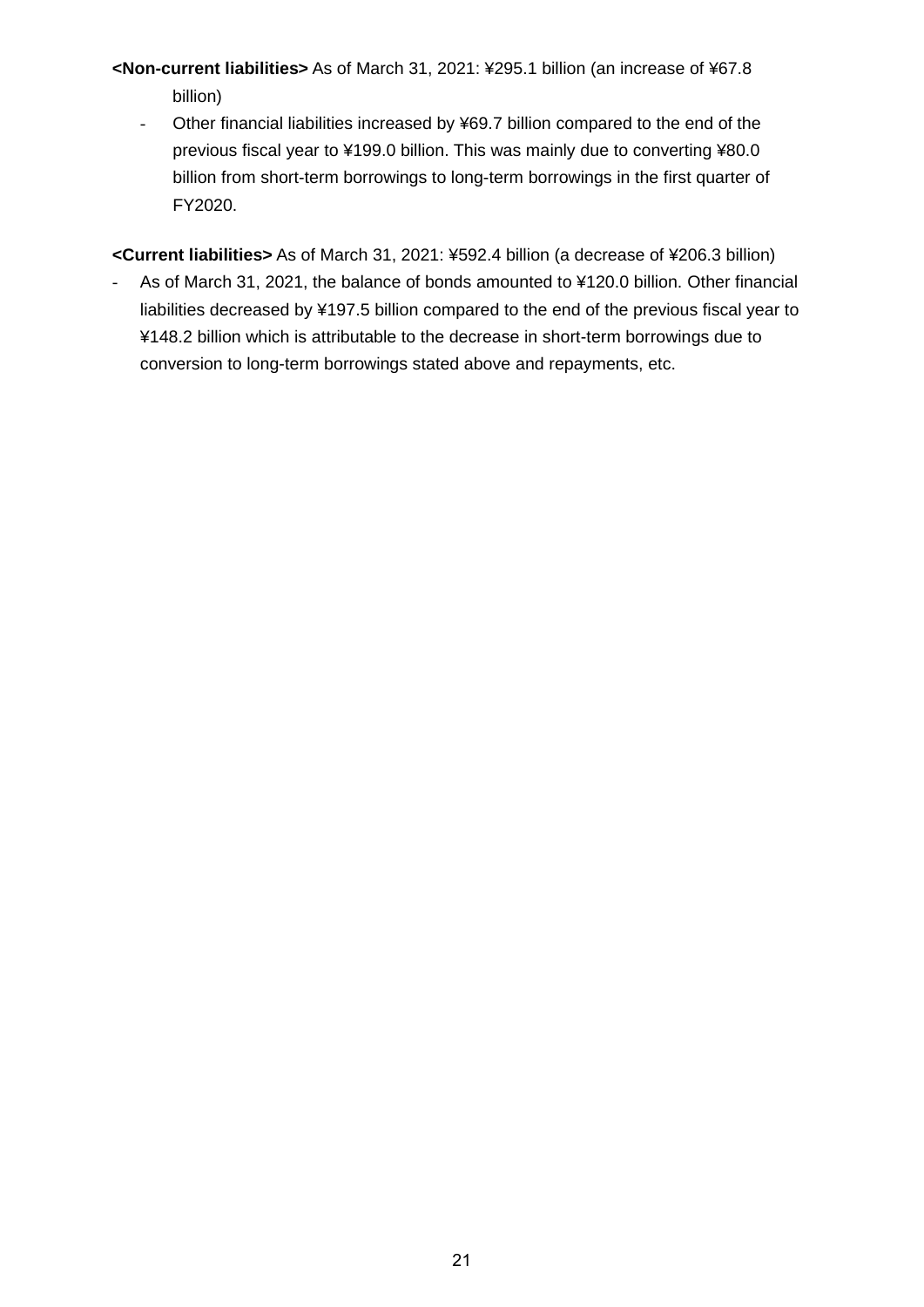# **2) Cash flow**

## **Cash flows from operating activities**

Net cash flows from operating activities in FY2020 increased year-on-year by ¥84.8 billion to ¥306.8 billion.

- Income tax paid decreased by ¥30.1 billion year-on-year to ¥17.9 billion.

## **Cash flows from investing activities**

Net cash flows used in investing activities in FY2020 was ¥81.9 billion, a decrease in outflow of ¥307.9 billion year-on-year.

## **Cash flows from financing activities**

Net cash flows used in financing activities in FY2020 was ¥229.5 billion, (inflow of ¥188.1 billion in the previous fiscal year).

While proceeds from long-term borrowings amounted to ¥80.0 billion, the balance of bonds and short-term borrowings decreased by ¥206.0 billion. Dividends paid increased by ¥2.6 billion year-on-year to ¥76.2 billion.

As a result, cash and cash equivalents totaled ¥326.1 billion as of March 31, 2021, an increase of ¥7.7 billion compared to the end of the previous fiscal year.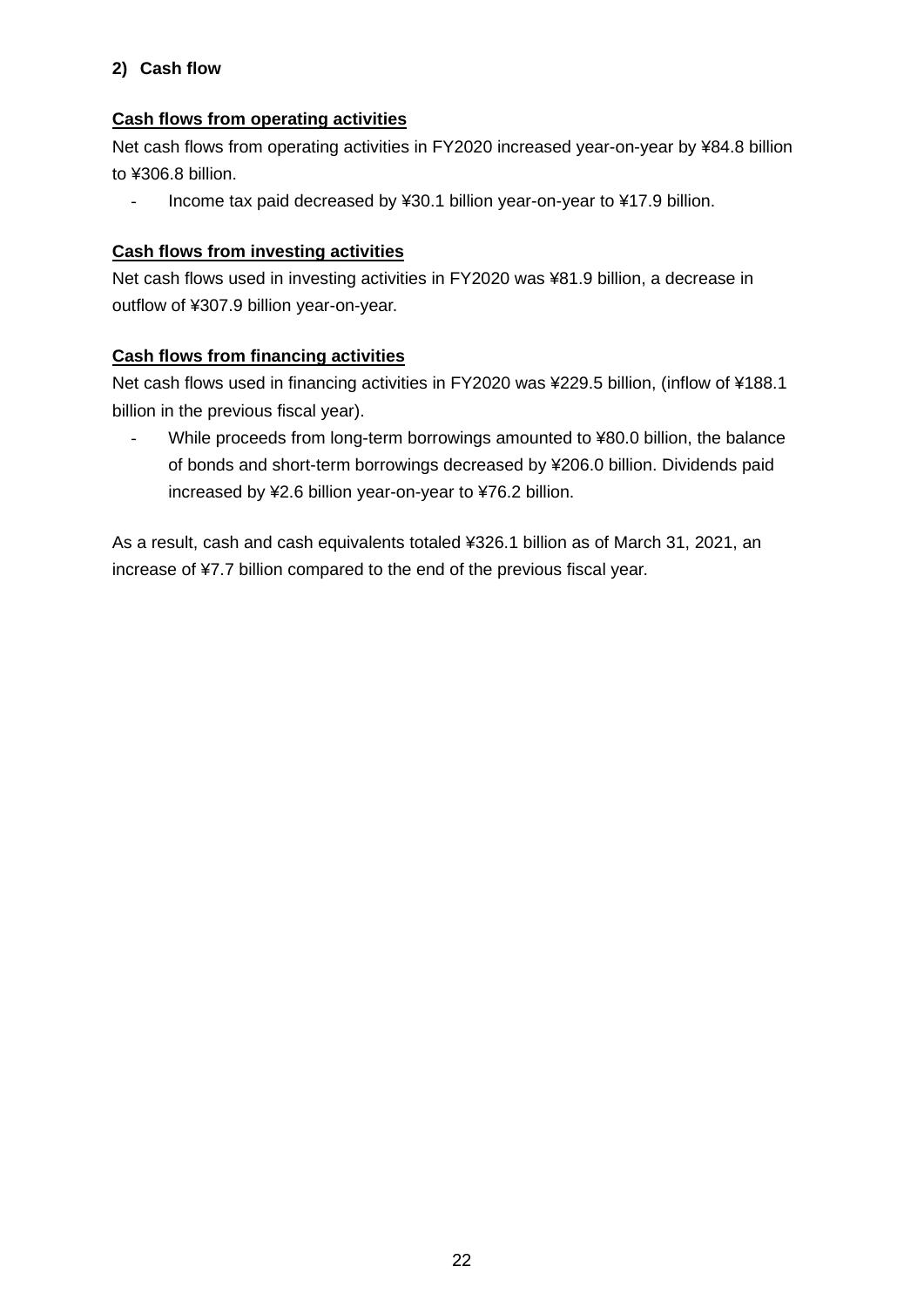# **(3) Consolidated business forecasts for FY2021 and other forward-looking statements**

The Company's business forecasts for FY2021 are presented on a core basis and full basis.

The consolidated full-year business forecasts (core basis) are shown below.

#### **Consolidated full–year business forecasts (core basis)**

(Millions of yen)

|                          | FY2020    | <b>FY2021</b>    | Change    |
|--------------------------|-----------|------------------|-----------|
|                          | Results   | <b>Forecasts</b> | (% )      |
|                          |           |                  | $+73,472$ |
| Revenue                  | 1,249,528 | 1,323,000        | $(+5.9%)$ |
| Selling, general and     |           |                  | +36,684   |
| administrative expenses  | 504,316   | 541,000          | $(+7.3%)$ |
|                          |           |                  | $+17,511$ |
| R&D expenses             | 224,489   | 242,000          | $(+7.8%)$ |
|                          |           |                  | $+18,625$ |
| Core operating profit    | 251,375   | 270,000          | $(+7.4%)$ |
|                          |           |                  | $+3,094$  |
| Core profit for the year | 209,906   | 213,000          | $(+1.5%)$ |
| Basic core earnings per  |           |                  | $+1.92$   |
| share (yen)              | 113.03    | 114.95           | (+1.7%)   |

(Note) The forecast of the basic core earnings per share is calculated based on the number of issued shares (excluding treasury shares) at the end of FY2020.

#### **Expected exchange rate for**

| FY2021 (Forecast) | ¥110/US\$ | ¥130/€ |
|-------------------|-----------|--------|
| FY2020 (Result)   | ¥106/US\$ | ¥124/€ |

Revenue, core operating profit and core profit for the year are anticipated to increase across the board.

In FY2021, revenue is expected to decrease due to the termination of sales agreements related to licensed products, the loss of exclusivity of Vesicare and the impact of the NHI drug price revisions in Japan. In addition, the reversal following the transfer of products overseas and the recording of revenue from consideration for transfer in FY2020 are anticipated to be the main factors in decrease in revenue. On the other hand, profit is anticipated to increase since we anticipate the impact of the above factors to be absorbed by continuing to significantly grow our main products.

The fluctuations in the exchange rate is anticipated to cause a ¥26.5 billion increase in revenue and a ¥12.8 billion increase in core operating profit compared with if the exchange rates of FY2020 were applied, as the exchange rate for FY2021 is anticipated to weaken against both the U.S. dollar and the euro compared with FY2020 results.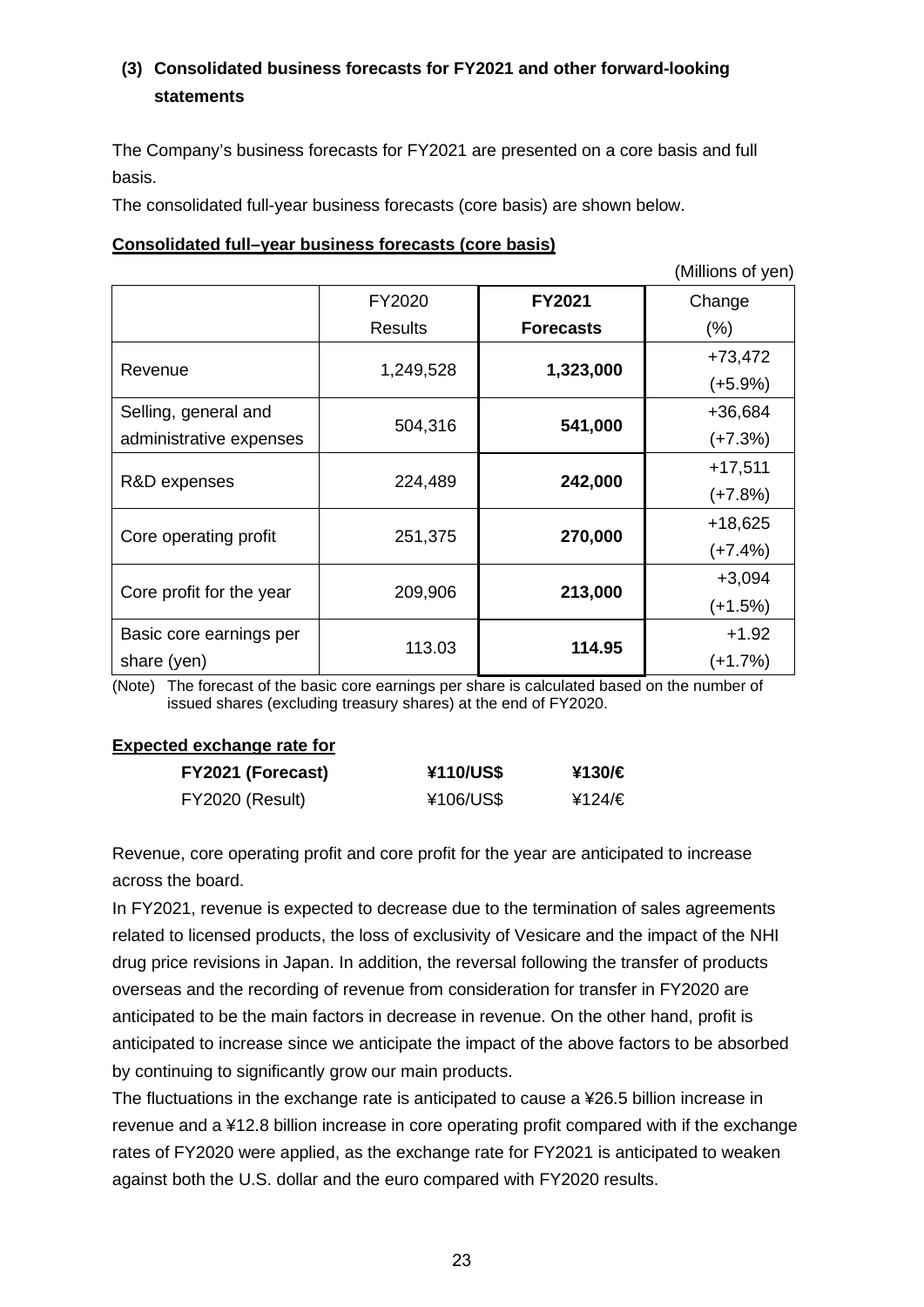## **Revenue**

- The main factors for the decrease in revenue are due to the termination of sales agreements for Celecox, Lipitor, etc., the loss of exclusivity of Vesicare and the impact of the NHI drug price revisions carried out in April 2021 in Japan. In addition, the reversal following the transfer of Eligard, a treatment for prostate cancer, and longlisted products in Europe, and the recording of revenue in FY2020 from consideration for the transfer of DIFICLIR, a treatment of Clostridium difficile infection, are anticipated to be the main factors in decrease in revenue.
- On the other hand, we expect the main products XTANDI, XOSPATA and PADCEV to continue to grow significantly, and Evrenzo to contribute to revenue. Revenue is anticipated to increase since we anticipate the growth of the main products to absorb the factors stated above regarding the decrease in revenue.

As a result of the above, the revenue forecast is ¥1,323.0 billion (up 5.9% year on year).

## **Core operating profit/ Core profit for the year**

- Cost-of-goods ratio to revenue will be lowered mainly due to changes in product mix.
- Regarding selling, general and administrative expenses, we will pursue cost efficiency by thoroughly reviewing costs that do not contribute to our competitiveness or the increase of our VALUE. On the other hand, due to the allocation of investment to maximize the VALUE of new products and growth products as well as increases in XTANDI co-promotion fees in the United States, it is forecasted at ¥541.0 billion (up 7.3% year on year).
- We project R&D expenses of ¥242.0 billion (up 7.8% year on year) which account for 18.3% to revenue (FY2020 ratio to revenue: 18.0%) reflecting the continuation of enhanced investment into our Primary Focus, despite a decrease in investment into some key post-POC pipeline projects that have come to an end phase in the development stage.

As a result of the above, we project core operating profit of ¥270.0 billion (up 7.4% year on year).

Core profit for the year is forecasted at ¥213.0 billion (up 1.5% year on year) and basic core earnings per share is forecasted at ¥114.95 (up 1.7 % year on year).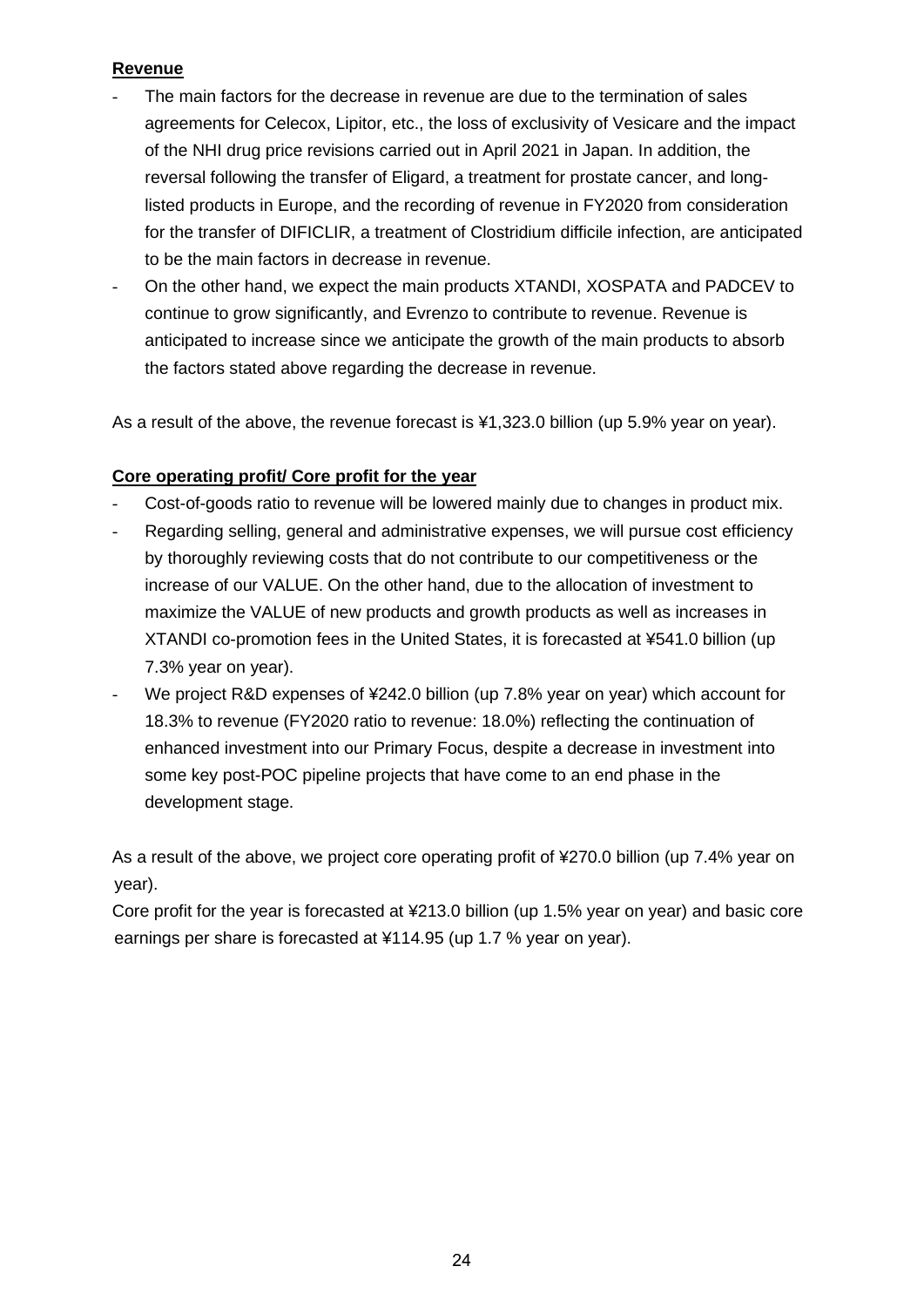(Billions of yen)

|                                            | FY2020<br><b>Results</b> | FY2021<br><b>Forecasts</b> | Change   |
|--------------------------------------------|--------------------------|----------------------------|----------|
| <b>XTANDI</b>                              | 458.4                    | 557.2                      | $+21.5%$ |
| <b>XOSPATA</b>                             | 23.8                     | 36.7                       | +53.8%   |
| <b>PADCEV</b>                              | 12.8                     | 20.1                       | $+57.1%$ |
| Evrenzo                                    | 1.1                      | 8.6                        | +661.0%  |
| Myrbetrig /<br>Betanis /<br><b>BETMIGA</b> | 163.6                    | 175.2                      | $+7.1%$  |
| Prograf*                                   | 182.7                    | 192.6                      | $+5.5%$  |

\* Prograf: Includes Advagraf, Graceptor, and ASTAGRAF XL.

The consolidated full-year business forecasts (full basis) are shown below.

## **Consolidated full-year business forecasts (full basis)**

|                          |                |                  | (Millions of yen) |
|--------------------------|----------------|------------------|-------------------|
|                          | FY2020         | FY2021           | Change            |
|                          | <b>Results</b> | <b>Forecasts</b> | $(\% )$           |
|                          |                |                  | $+73,472$         |
| Revenue                  | 1,249,528      | 1,323,000        | $(+5.9%)$         |
|                          |                |                  | +128,949          |
| Operating profit         | 136,051        | 265,000          | (+94.8%)          |
| Profit before tax        |                |                  | $+117,676$        |
|                          | 145,324        | 263,000          | $(+81.0\%)$       |
|                          |                |                  | $+88,411$         |
| Profit for the year      | 120,589        | 209,000          | $(+73.3%)$        |
| Basic earnings per share |                |                  | $+47.86$          |
| (yen)                    | 64.93          | 112.79           | (+73.7%)          |

(Note) The forecast of the basic earnings per share is calculated based on the number of issued shares (excluding treasury shares) at the end of FY2020.

## **Expected exchange rate for**

| FY2021 (Forecast) | ¥110/US\$ | ¥130/€ |
|-------------------|-----------|--------|
| FY2020 (Result)   | ¥106/US\$ | ¥124/€ |

In FY2020, the Company recorded "Other expense" that is excluded from its core basis financial results, with the result that operating profit is ¥115.3 billion lower than core operating profit. In FY2021, we do not currently expect major expenses to be incurred, and we therefore anticipate increases in operating profit, profit before tax, and profit for the year.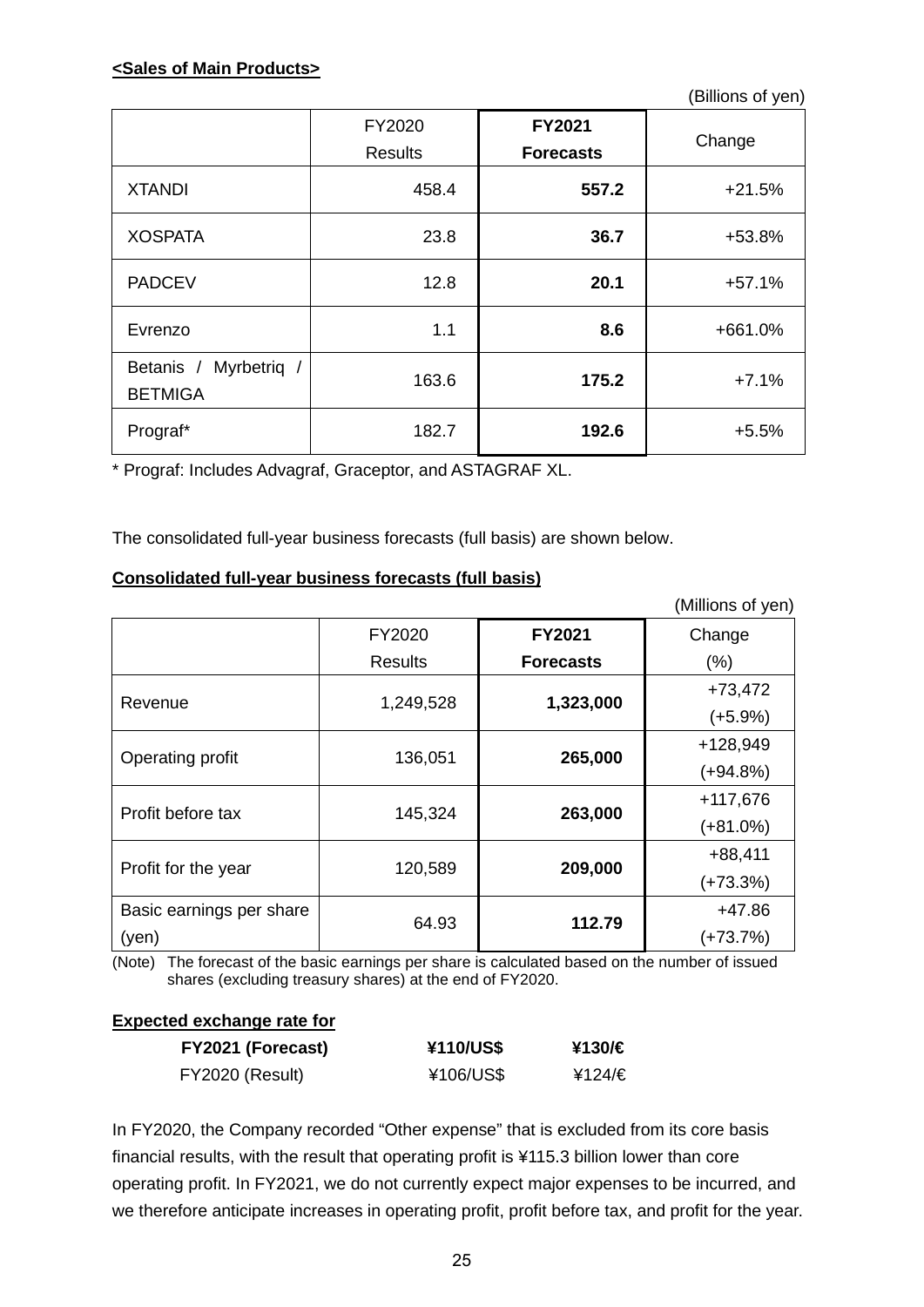## **(4) Capital allocation policy and dividends for FY2020 and FY2021**

The Company strives to sustainably increase enterprise value while proactively making returns to shareholders. While putting priority on business investment to assure future growth, the Company strives to increase dividend payments stably and continuously, based on medium- to long-term profit growth on a consolidated basis. In addition, the Company will flexibly acquire its own shares whenever necessary to further increase capital efficiency and earnings per share.

The annual dividend for FY2020 is ¥42 per share (including a year-end dividend of ¥21 per share) to shareholders.

The Company anticipates that the annual dividend in FY2021 will be ¥50 per share (composed of interim dividend of ¥25 per share and a year-end dividend of ¥25 per share).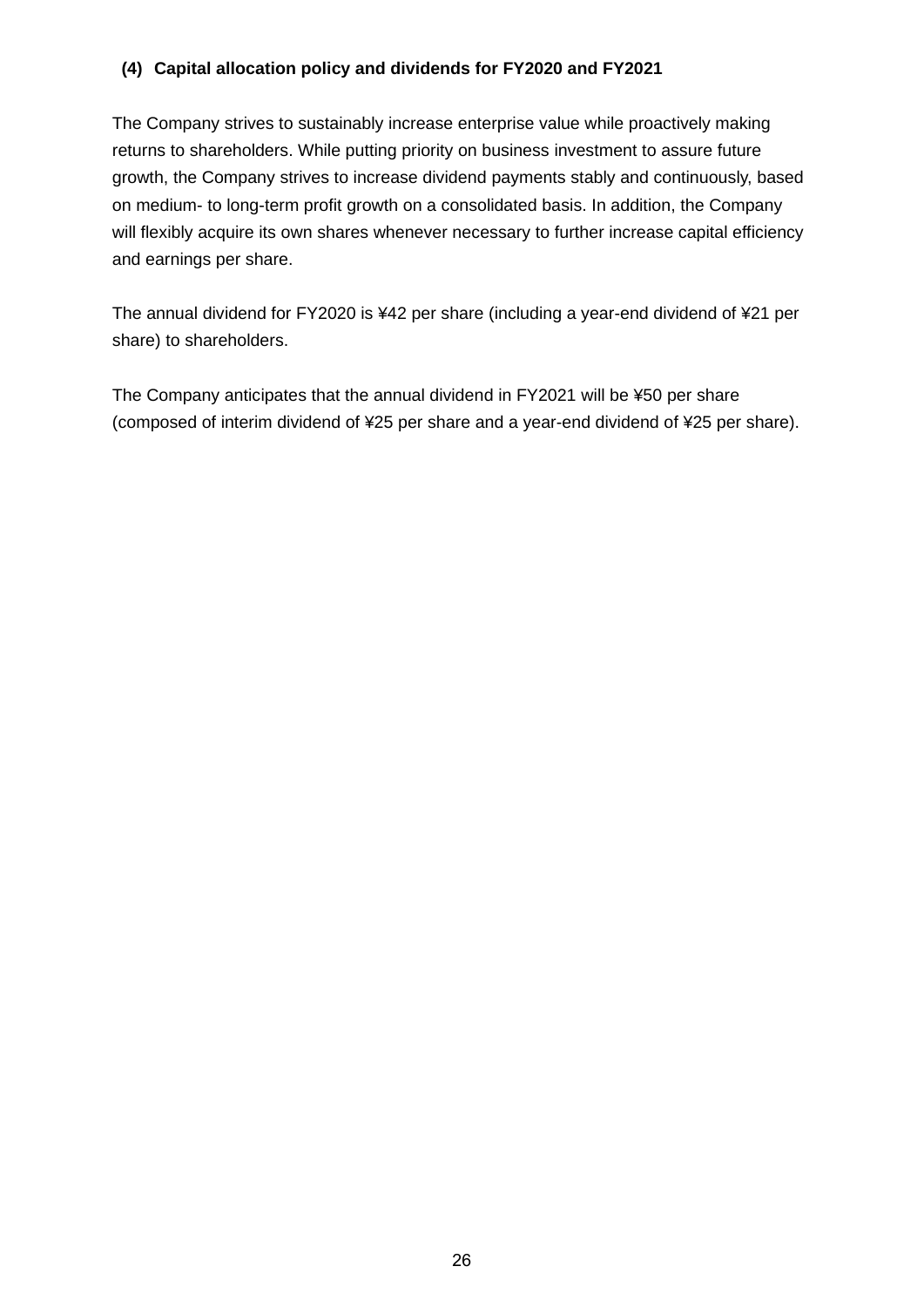# **2. Consolidated Financial Statements and Notes to Consolidated Financial Statements**

(1) Consolidated Statement of Income

|                                                                            |                                    | (Millions of yen)                  |
|----------------------------------------------------------------------------|------------------------------------|------------------------------------|
|                                                                            | Fiscal year ended<br>31 March 2020 | Fiscal year ended<br>31 March 2021 |
| Revenue                                                                    | 1,300,843                          | 1,249,528                          |
| Cost of sales                                                              | (276, 739)                         | (246, 063)                         |
| Gross profit                                                               | 1,024,104                          | 1,003,465                          |
| Selling, general and administrative expenses                               | (499, 295)                         | (504, 316)                         |
| Research and development expenses                                          | (224, 226)                         | (224, 489)                         |
| Amortisation of intangible assets                                          | (21, 164)                          | (23, 763)                          |
| Share of profit (loss) of investments accounted<br>for using equity method | (1,660)                            | 478                                |
| Other income                                                               | 12,154                             | 7,639                              |
| Other expenses                                                             | (45, 921)                          | (122, 963)                         |
| Operating profit                                                           | 243,991                            | 136,051                            |
| Finance income                                                             | 4,363                              | 11,608                             |
| Finance expenses                                                           | (3,004)                            | (2, 335)                           |
| Profit before tax                                                          | 245,350                            | 145,324                            |
| Income tax expense                                                         | (49, 939)                          | (24, 734)                          |
| Profit                                                                     | 195,411                            | 120,589                            |
| Profit attributable to:                                                    |                                    |                                    |
| Owners of the parent                                                       | 195,411                            | 120,589                            |
| Earnings per share:                                                        |                                    |                                    |
| Basic (Yen)                                                                | 104.15                             | 64.93                              |
| Diluted (Yen)                                                              | 104.08                             | 64.90                              |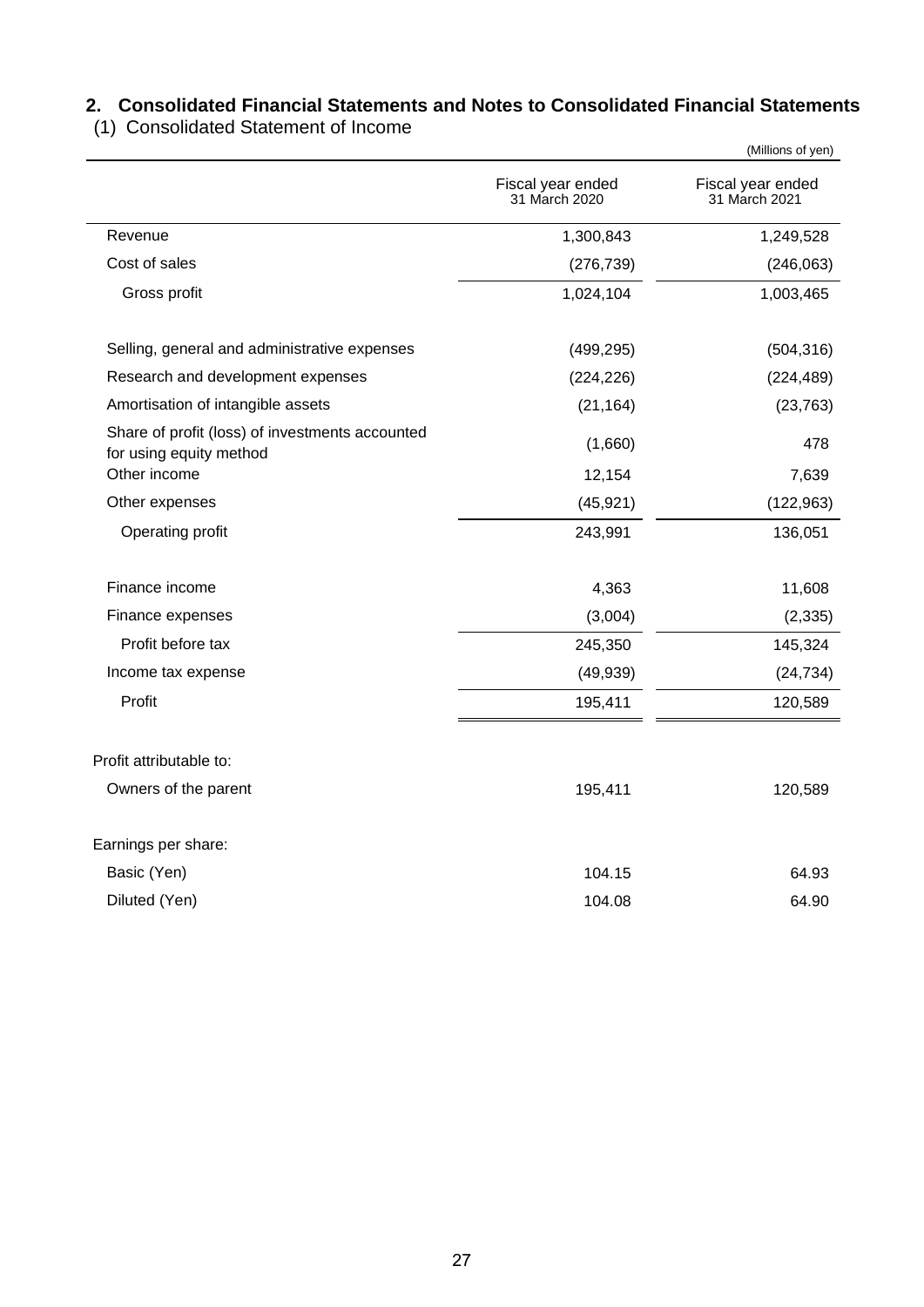|                                                                               |                                    | (Millions of yen)                  |
|-------------------------------------------------------------------------------|------------------------------------|------------------------------------|
|                                                                               | Fiscal year ended<br>31 March 2020 | Fiscal year ended<br>31 March 2021 |
| Profit                                                                        | 195,411                            | 120,589                            |
| Other comprehensive income                                                    |                                    |                                    |
| Items that will not be reclassified to profit or loss                         |                                    |                                    |
| Financial assets measured at fair value through<br>other comprehensive income | (7,611)                            | 5,374                              |
| Remeasurements of defined benefit plans                                       | 1,271                              | 1,788                              |
| Subtotal                                                                      | (6, 339)                           | 7,162                              |
| Items that may be reclassified to profit or loss                              |                                    |                                    |
| Exchange differences on translation of foreign<br>operations                  | (32, 380)                          | 53,748                             |
| Subtotal                                                                      | (32, 380)                          | 53,748                             |
| Other comprehensive income                                                    | (38, 719)                          | 60,910                             |
| Total comprehensive income                                                    | 156,692                            | 181,499                            |
| Total comprehensive income<br>attributable to:<br>Owners of the parent        | 156,692                            | 181,499                            |

# (2) Consolidated Statement of Comprehensive Income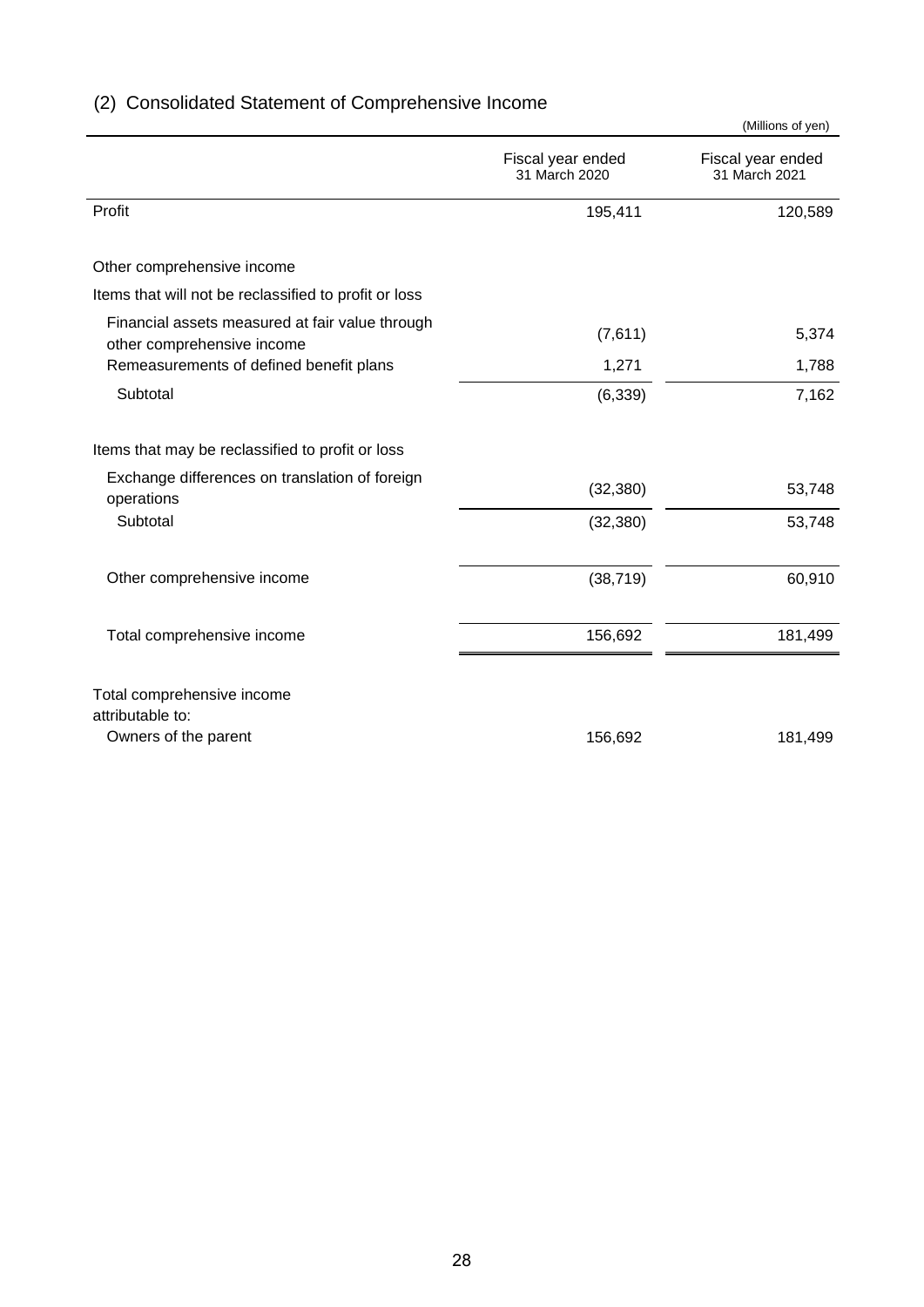|                                                  |                        | (Millions of yen)      |
|--------------------------------------------------|------------------------|------------------------|
|                                                  | As of<br>31 March 2020 | As of<br>31 March 2021 |
| Assets                                           |                        |                        |
| Non-current assets                               |                        |                        |
| Property, plant and equipment                    | 268,600                | 264,623                |
| Goodwill                                         | 278,253                | 284,011                |
| Intangible assets                                | 724,773                | 651,427                |
| Trade and other receivables                      | 34,014                 | 33,924                 |
| Investments accounted for using equity<br>method | 4,692                  | 7,117                  |
| Deferred tax assets                              | 52,876                 | 54,176                 |
| Other financial assets                           | 74,264                 | 95,850                 |
| Other non-current assets                         | 10,184                 | 9,913                  |
| Total non-current assets                         | 1,447,655              | 1,401,040              |
| <b>Current assets</b>                            |                        |                        |
| Inventories                                      | 151,017                | 164,080                |
| Trade and other receivables                      | 347,042                | 343,178                |
| Income tax receivable                            | 23,556                 | 13,984                 |
| Other financial assets                           | 9,459                  | 5,560                  |
| Other current assets                             | 18,049                 | 19,658                 |
| Cash and cash equivalents                        | 318,391                | 326,128                |
| Total current assets                             | 867,514                | 872,588                |
| <b>Total assets</b>                              | 2,315,169              | 2,273,628              |

# (3) Consolidated Statement of Financial Position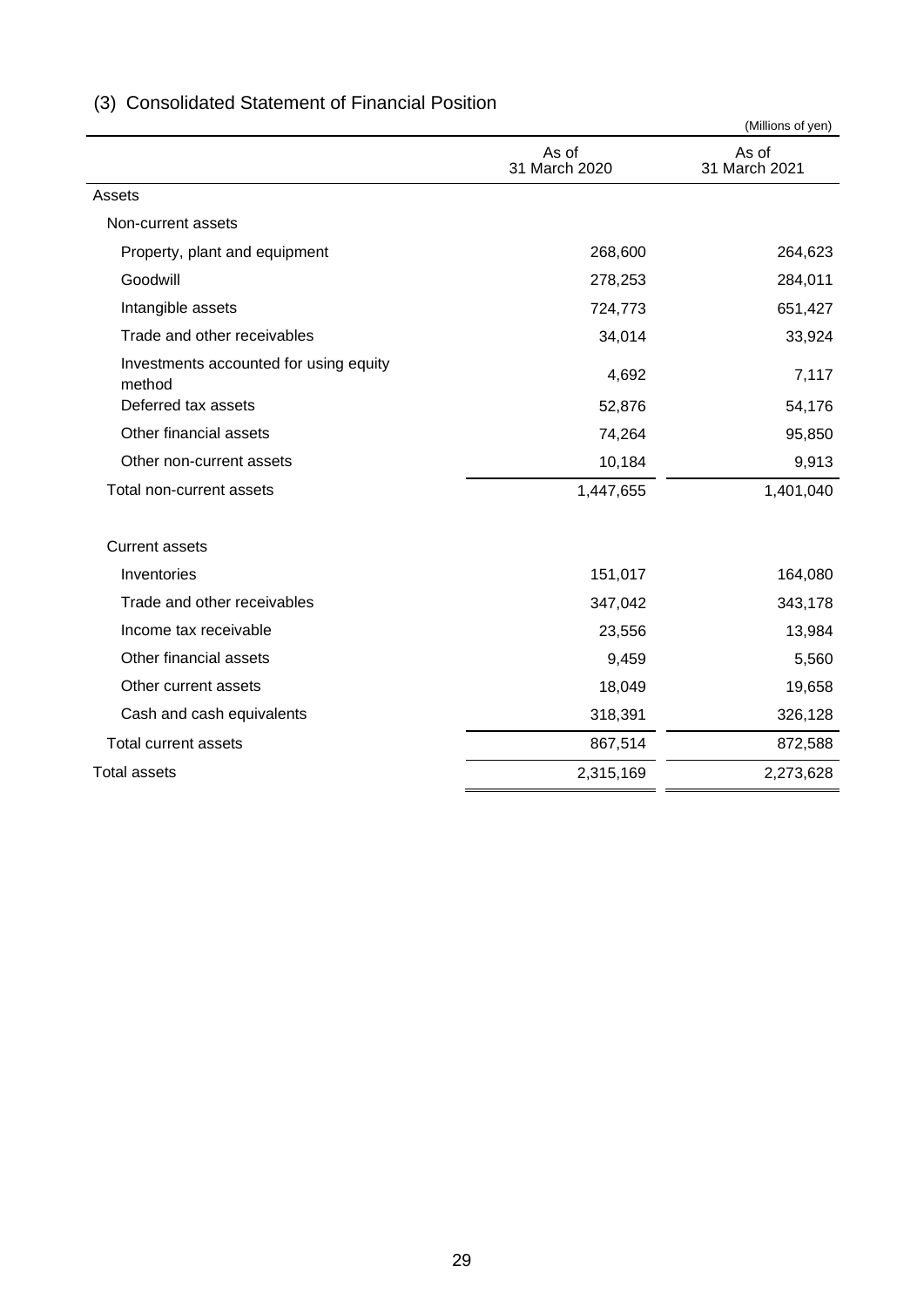|                                                      |                        | (Millions of yen)      |
|------------------------------------------------------|------------------------|------------------------|
|                                                      | As of<br>31 March 2020 | As of<br>31 March 2021 |
| Equity and liabilities                               |                        |                        |
| Equity                                               |                        |                        |
| Share capital                                        | 103,001                | 103,001                |
| Capital surplus                                      | 177,506                | 177,830                |
| Treasury shares                                      | (7, 178)               | (15, 377)              |
| Retained earnings                                    | 905,851                | 953,289                |
| Other components of equity                           | 109,989                | 167,373                |
| Total equity attributable to<br>owners of the parent | 1,289,168              | 1,386,115              |
| <b>Total equity</b>                                  | 1,289,168              | 1,386,115              |
| Liabilities                                          |                        |                        |
| Non-current liabilities                              |                        |                        |
| Trade and other payables                             | 3,142                  | 400                    |
| Deferred tax liabilities                             | 24,670                 | 18,161                 |
| Retirement benefit liabilities                       | 38,074                 | 38,982                 |
| Provisions                                           | 6,135                  | 5,796                  |
| Other financial liabilities                          | 129,272                | 199,021                |
| Other non-current liabilities                        | 25,999                 | 32,782                 |
| Total non-current liabilities                        | 227,293                | 295,141                |
| <b>Current liabilities</b>                           |                        |                        |
| Trade and other payables                             | 171,954                | 124,777                |
| Income tax payable                                   | 4,009                  | 8,395                  |
| Provisions                                           | 14,241                 | 22,187                 |
| Other financial liabilities                          | 345,707                | 148,163                |
| Other current liabilities                            | 262,797                | 288,851                |
| <b>Total current liabilities</b>                     | 798,708                | 592,372                |
| <b>Total liabilities</b>                             | 1,026,001              | 887,513                |
| Total equity and liabilities                         | 2,315,169              | 2,273,628              |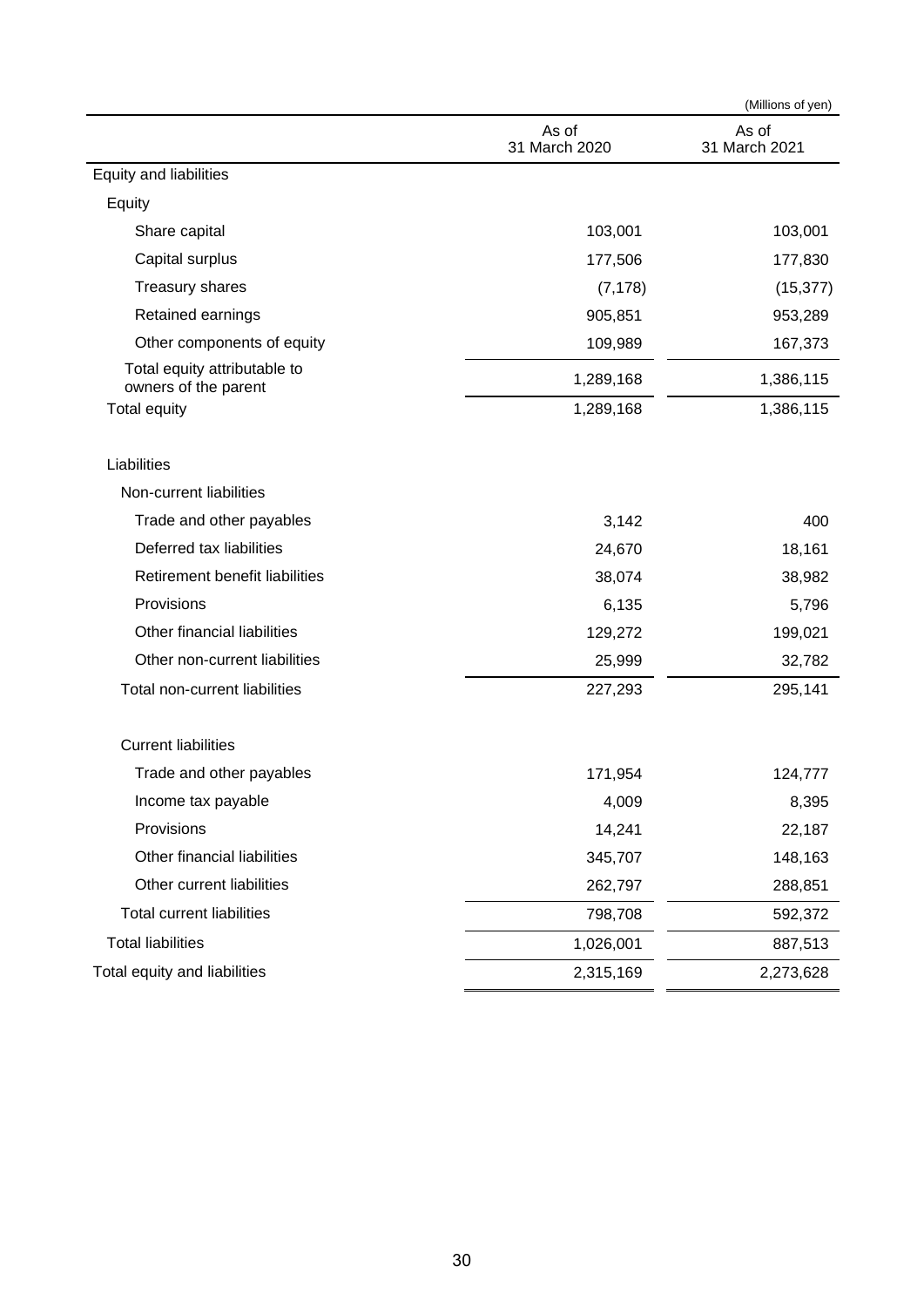# (4) Consolidated Statement of Changes in Equity

(Millions of yen)

|                                   | Equity attributable to owners of the parent |                    |                    |                      |                                     |                                                                       |
|-----------------------------------|---------------------------------------------|--------------------|--------------------|----------------------|-------------------------------------|-----------------------------------------------------------------------|
|                                   |                                             |                    |                    |                      |                                     | Other components of equity                                            |
|                                   | Share capital                               | Capital<br>surplus | Treasury<br>shares | Retained<br>earnings | Subscription<br>rights to<br>shares | Exchange<br>differences on<br>translation of<br>foreign<br>operations |
| As of 1 April 2019                | 103,001                                     | 177,301            | (164, 629)         | 991,957              | 1,127                               | 125,656                                                               |
| Comprehensive income              |                                             |                    |                    |                      |                                     |                                                                       |
| Profit                            |                                             |                    |                    | 195,411              |                                     |                                                                       |
| Other comprehensive income        |                                             |                    |                    |                      |                                     | (32, 380)                                                             |
| Total comprehensive income        |                                             |                    |                    | 195,411              |                                     | (32, 380)                                                             |
| Transactions with owners          |                                             |                    |                    |                      |                                     |                                                                       |
| Acquisition of treasury shares    |                                             |                    | (52, 899)          |                      |                                     |                                                                       |
| Disposals of treasury shares      |                                             | (313)              | 954                | (413)                | (228)                               |                                                                       |
| Cancellation of treasury shares   |                                             |                    | 209,396            | (209, 396)           |                                     |                                                                       |
| <b>Dividends</b>                  |                                             |                    |                    | (73, 539)            |                                     |                                                                       |
| Share-based payments              |                                             | 518                |                    |                      |                                     |                                                                       |
| <b>Transfers</b>                  |                                             |                    |                    | 1,831                |                                     |                                                                       |
| Total transactions with<br>owners |                                             | 205                | 157,451            | (281, 517)           | (228)                               |                                                                       |
| As of 31 March 2020               | 103,001                                     | 177,506            | (7, 178)           | 905,851              | 899                                 | 93,277                                                                |
| Comprehensive income              |                                             |                    |                    |                      |                                     |                                                                       |
| Profit                            |                                             |                    |                    | 120,589              |                                     |                                                                       |
| Other comprehensive income        |                                             |                    |                    |                      |                                     | 53,748                                                                |
| Total comprehensive income        |                                             |                    |                    | 120,589              |                                     | 53,748                                                                |
| Transactions with owners          |                                             |                    |                    |                      |                                     |                                                                       |
| Acquisition of treasury shares    |                                             |                    | (9, 163)           |                      |                                     |                                                                       |
| Disposals of treasury shares      |                                             | (444)              | 964                | (365)                | (154)                               |                                                                       |
| Dividends                         |                                             |                    |                    | (76, 157)            |                                     |                                                                       |
| Share-based payments              |                                             | 768                |                    |                      |                                     |                                                                       |
| <b>Transfers</b>                  |                                             |                    |                    | 3,371                |                                     |                                                                       |
| Total transactions with<br>owners |                                             | 324                | (8, 199)           | (73, 151)            | (154)                               |                                                                       |
| As of 31 March 2021               | 103,001                                     | 177,830            | (15, 377)          | 953,289              | 745                                 | 147,024                                                               |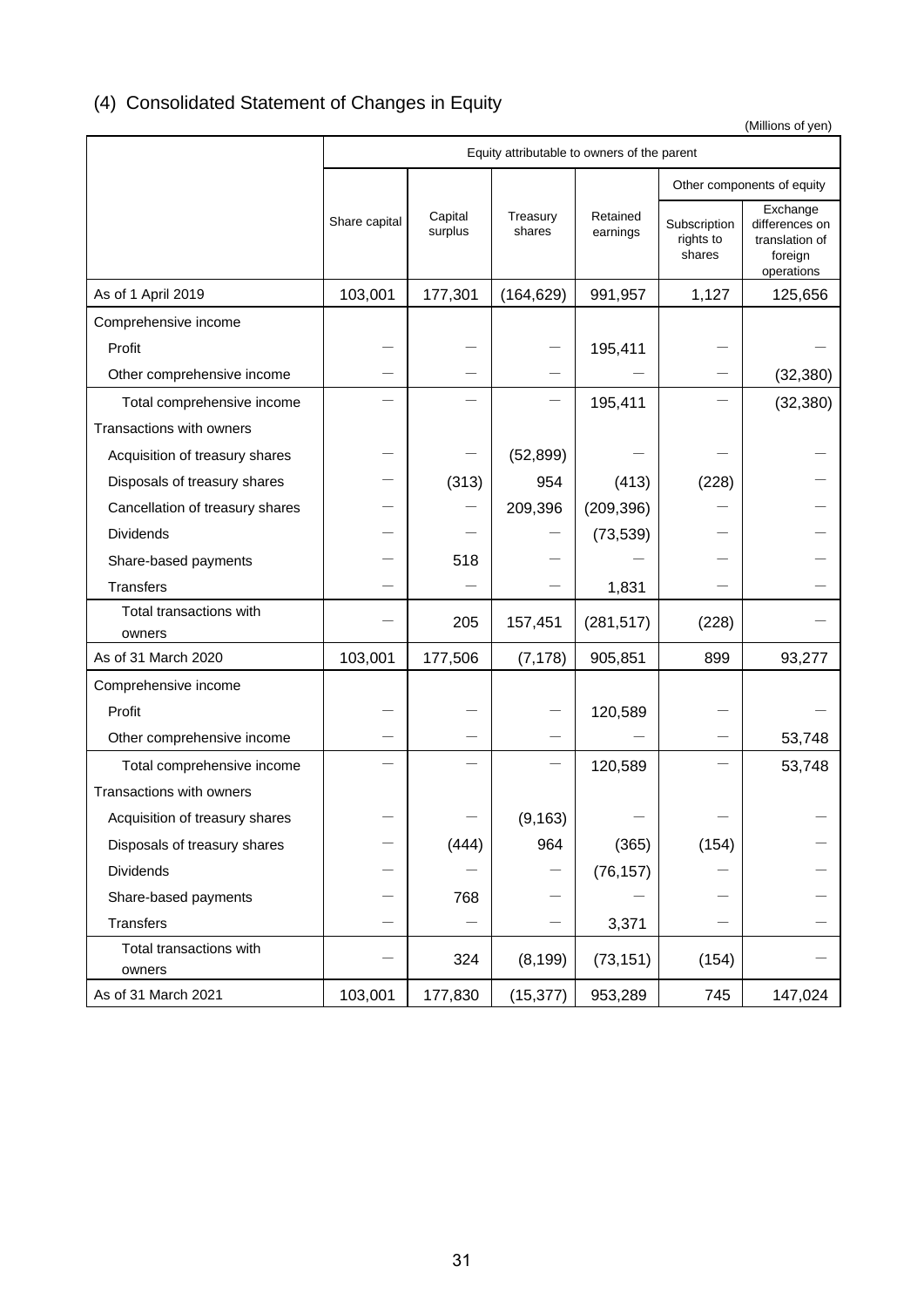(Millions of yen)

| Equity attributable to owners of the parent |                                                                                               |                                               |           |            |                     |
|---------------------------------------------|-----------------------------------------------------------------------------------------------|-----------------------------------------------|-----------|------------|---------------------|
|                                             |                                                                                               | Other components of equity                    |           |            |                     |
|                                             | <b>Financial assets</b><br>measured at fair<br>value through other<br>comprehensive<br>income | Remeasurements<br>of defined benefit<br>plans | Total     | Total      | <b>Total equity</b> |
| As of 1 April 2019                          | 23,984                                                                                        |                                               | 150,767   | 1,258,396  | 1,258,396           |
| Comprehensive income                        |                                                                                               |                                               |           |            |                     |
| Profit                                      |                                                                                               |                                               |           | 195,411    | 195,411             |
| Other comprehensive income                  | (7,611)                                                                                       | 1,271                                         | (38, 719) | (38, 719)  | (38, 719)           |
| Total comprehensive income                  | (7,611)                                                                                       | 1,271                                         | (38, 719) | 156,692    | 156,692             |
| Transactions with owners                    |                                                                                               |                                               |           |            |                     |
| Acquisition of treasury shares              |                                                                                               |                                               |           | (52, 899)  | (52, 899)           |
| Disposals of treasury shares                |                                                                                               |                                               | (228)     |            |                     |
| Cancellation of treasury shares             |                                                                                               |                                               |           |            |                     |
| <b>Dividends</b>                            |                                                                                               |                                               |           | (73, 539)  | (73, 539)           |
| Share-based payments                        |                                                                                               |                                               |           | 518        | 518                 |
| <b>Transfers</b>                            | (560)                                                                                         | (1, 271)                                      | (1, 831)  |            |                     |
| Total transactions with<br>owners           | (560)                                                                                         | (1, 271)                                      | (2,059)   | (125, 920) | (125, 920)          |
| As of 31 March 2020                         | 15,813                                                                                        |                                               | 109,989   | 1,289,168  | 1,289,168           |
| Comprehensive income                        |                                                                                               |                                               |           |            |                     |
| Profit                                      |                                                                                               |                                               |           | 120,589    | 120,589             |
| Other comprehensive income                  | 5,374                                                                                         | 1,788                                         | 60,910    | 60,910     | 60,910              |
| Total comprehensive income                  | 5,374                                                                                         | 1,788                                         | 60,910    | 181,499    | 181,499             |
| Transactions with owners                    |                                                                                               |                                               |           |            |                     |
| Acquisition of treasury shares              |                                                                                               |                                               |           | (9, 163)   | (9, 163)            |
| Disposals of treasury shares                |                                                                                               |                                               | (154)     | 1          |                     |
| Dividends                                   |                                                                                               |                                               |           | (76, 157)  | (76, 157)           |
| Share-based payments                        |                                                                                               |                                               |           | 768        | 768                 |
| <b>Transfers</b>                            | (1,583)                                                                                       | (1,788)                                       | (3, 371)  |            |                     |
| Total transactions with<br>owners           | (1,583)                                                                                       | (1,788)                                       | (3, 525)  | (84, 552)  | (84, 552)           |
| As of 31 March 2021                         | 19,604                                                                                        |                                               | 167,373   | 1,386,115  | 1,386,115           |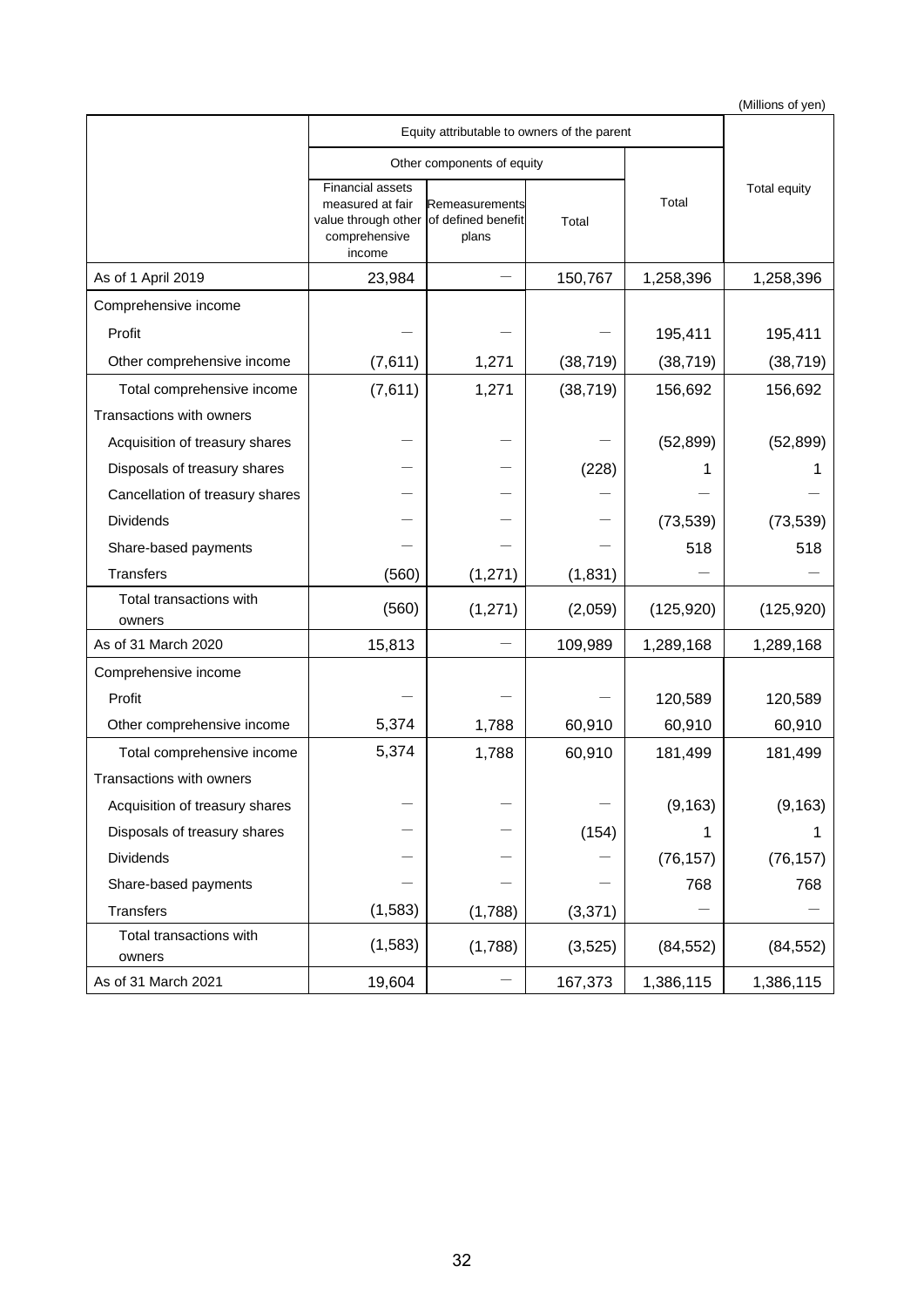|                                                                                                      |                                    | (Millions of yen)                  |
|------------------------------------------------------------------------------------------------------|------------------------------------|------------------------------------|
|                                                                                                      | Fiscal year ended<br>31 March 2020 | Fiscal year ended<br>31 March 2021 |
| Cash flows from operating activities                                                                 |                                    |                                    |
| Profit before tax                                                                                    | 245,350                            | 145,324                            |
| Depreciation and amortisation                                                                        | 66,396                             | 72,652                             |
| Impairment losses (reversal of impairment losses)                                                    | 13,796                             | 100,348                            |
| Finance income and expenses                                                                          | (1,359)                            | (9,273)                            |
| (Increase) decrease in inventories                                                                   | (6,038)                            | (2,318)                            |
| (Increase) decrease in trade and other receivables                                                   | (16, 391)                          | 22,161                             |
| Increase (decrease) in trade and other payables                                                      | (21, 363)                          | (51, 569)                          |
| Other                                                                                                | (10, 400)                          | 47,389                             |
| Subtotal                                                                                             | 269,991                            | 324,714                            |
| Income tax paid                                                                                      | (47, 993)                          | (17, 870)                          |
| Net cash flows from operating activities                                                             | 221,998                            | 306,843                            |
| Cash flows from investing activities                                                                 |                                    |                                    |
| Purchases of property, plant and equipment                                                           | (41, 267)                          | (31, 384)                          |
| Proceeds from sales of property, plant and<br>equipment                                              | 6,924                              | 6,831                              |
| Purchase of intangible assets                                                                        | (36, 621)                          | (46, 057)                          |
| Payments for acquisition of subsidiaries                                                             | (320, 764)                         | (14, 916)                          |
| Interest and dividends received                                                                      | 2,062                              | 1,037                              |
| Other                                                                                                | (127)                              | 2,594                              |
| Net cash flows provided by (used in) investing<br>activities<br>Cash flows from financing activities | (389, 793)                         | (81, 894)                          |
| Increase (decrease) in bonds and short-term                                                          | 326,000                            | (206,000)                          |
| borrowings                                                                                           |                                    |                                    |
| Proceeds from long-term borrowings                                                                   |                                    | 80,000                             |
| Acquisition of treasury shares                                                                       | (52, 899)                          | (9, 163)                           |
| Dividends paid to owners of the parent                                                               | (73, 539)                          | (76, 157)                          |
| Repayments of lease liabilities                                                                      | (17,660)                           | (15, 891)                          |
| Other                                                                                                | (847)                              | (2,268)                            |
| Net cash flows provided by (used in) financing<br>activities                                         | 181,055                            | (229, 479)                         |
| Effect of exchange rate changes on cash and cash<br>equivalents                                      | (5,942)                            | 12,267                             |
| Net increase (decrease) in cash and cash equivalents                                                 | 7,317                              | 7,737                              |
| Cash and cash equivalents at the beginning of<br>the year                                            | 311,074                            | 318,391                            |
| Cash and cash equivalents at the end of the year                                                     | 318,391                            | 326,128                            |

# (5) Consolidated Statement of Cash Flows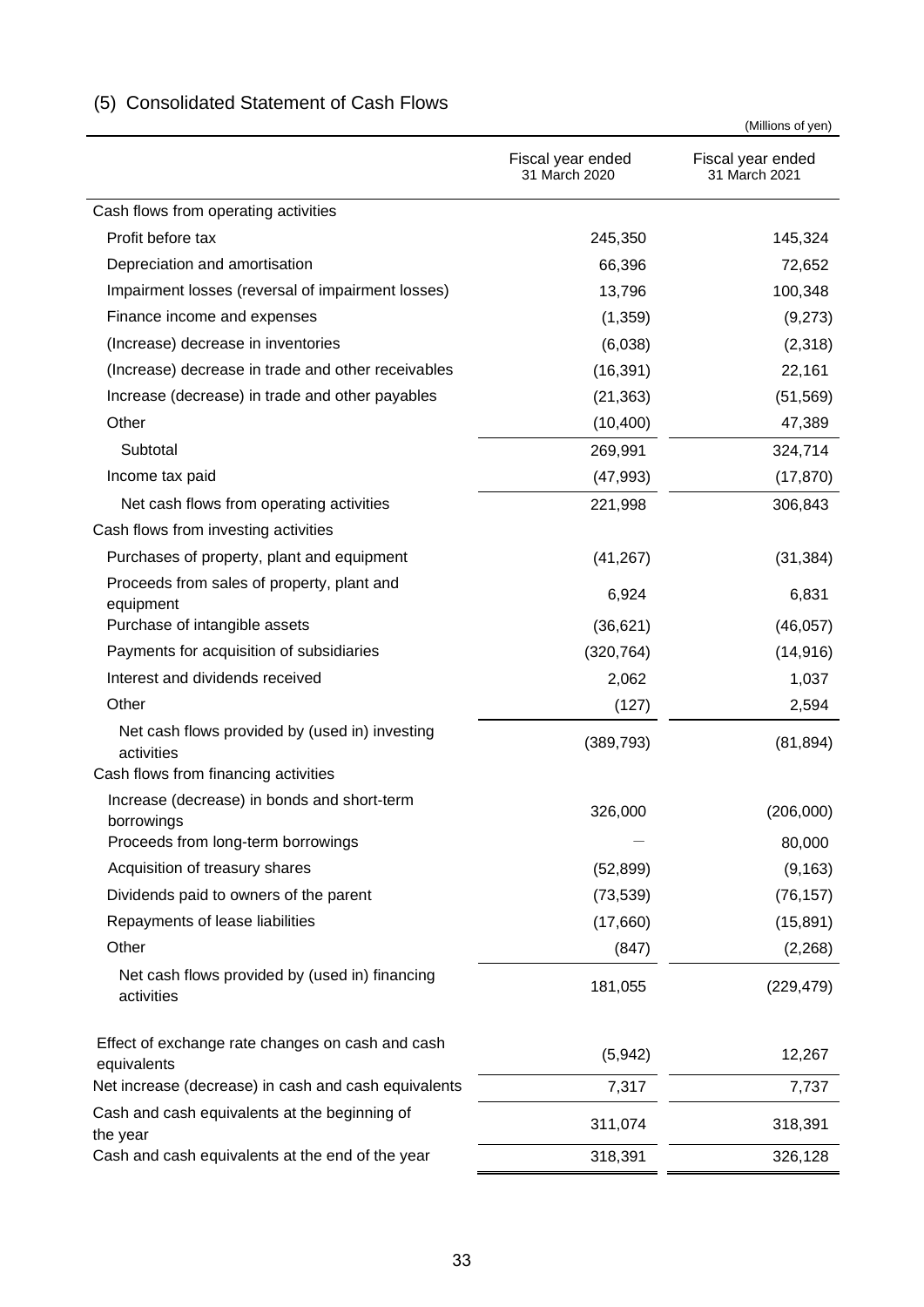## (6) Notes to consolidated financial statements

#### **Notes on going concern assumption**

Not applicable.

#### **Business Combinations**

For the fiscal year ended 31 March 2020

- Acquisition of Xyphos Biosciences, Inc.
- (1) Outline of the business combination
	- (i) Name and business description of the acquiree Name of the acquiree: Xyphos Biosciences, Inc. ("Xyphos") Business description: Research and development of pharmaceuticals utilizing immuno-oncology therapeutics technology
	- (ii) Acquisition date 26 December 2019, U.S. Pacific Time
	- (iii) Percentage of voting equity interests acquired 100%
	- (iv) Acquisition method Acquisition of all shares of stock in cash with contingent consideration to be paid when certain milestones are achieved in the future.
	- (v) Primary reasons for the business combination Xyphos is a biotechnology company founded in 2017 and has novel and proprietary ACCEL (Advanced Cellular Control through Engineered Ligands) cell therapy technology platform, as well as industry-leading immuno-oncology talent.

The Group will combine the technology platform obtained through the acquisition with its capabilities in regenerative and cell therapy that it has been working on so far, so that it can create nextgeneration high-function cells in the field of immune-oncology and maximise the value of its technology.

(2) The fair values of assets acquired, liabilities assumed and purchase consideration transferred as at the acquisition date are as follows:

|                                                             | (Millions of yen) |
|-------------------------------------------------------------|-------------------|
| Intangible assets                                           | 17,670            |
| Cash and cash equivalents                                   | 27                |
| Other assets                                                | 368               |
| Deferred tax liabilities                                    | (3, 445)          |
| Other liabilities                                           | (2,580)           |
| Fair value of assets acquired and liabilities assumed (net) | 12,040            |
| Goodwill                                                    | 3,800             |
| Total                                                       | 15,841            |
|                                                             |                   |
| Cash                                                        | 9,577             |
| Contingent consideration                                    | 6,263             |
| Total fair value of purchase consideration transferred      | 15,841            |

Certain items had reflected provisional amounts as of 31 March 2020, however, the Group completed the purchase price allocation during the fiscal year ended 31 March 2021.

Goodwill mainly comprises the value of expected synergies arising from the acquisition and future economic benefits, which is not separately recognised.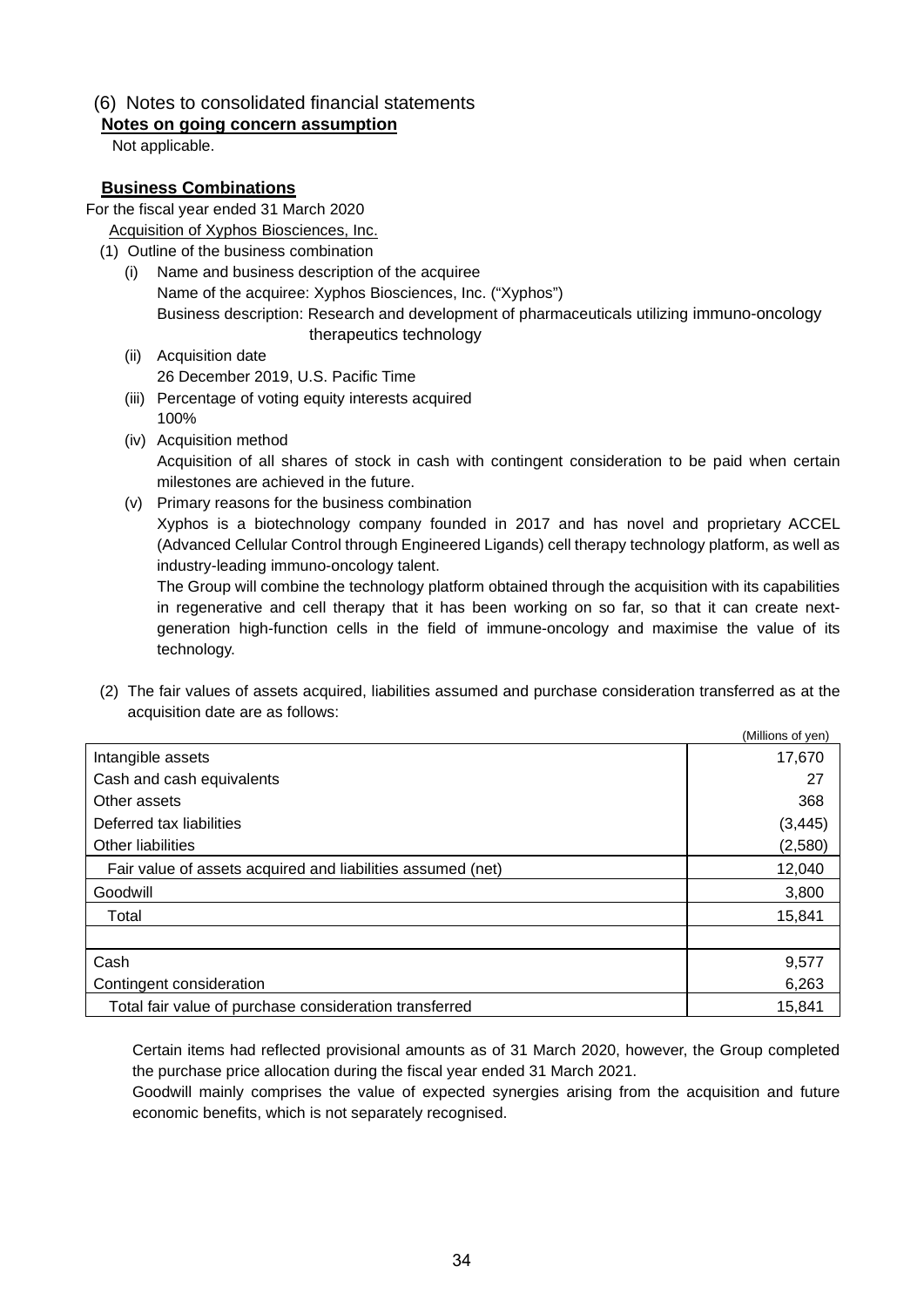(3) Contingent consideration

The contingent consideration relates to certain milestones depending on the progress of development. The maximum potential future cash outflows associated with the contingent consideration total 545 million U.S. dollars (59,312 million yen).

(4) Cash flow information

|                                                                                       | (Millions of yen) |
|---------------------------------------------------------------------------------------|-------------------|
| Total fair value of purchase consideration transferred                                | 15,841            |
| Fair value of contingent consideration included in purchase consideration transferred | (6,263)           |
| Cash and cash equivalents held by the acquiree                                        | (27)              |
| Acquisition of subsidiaries, net of cash acquired                                     | 9,550             |

#### (5) Acquisition-related costs Immaterial

- (6) Effect on the consolidated statement of income
	- (i) Profit (loss) before tax of the acquiree since the acquisition date included in the consolidated statement of income for the fiscal year ended 31 March 2020: Immaterial
	- (ii) Profit (loss) before tax of the combined entity for the fiscal year ended 31 March 2020 assuming the acquisition date had been at the beginning of the fiscal year: Immaterial

#### Acquisition of Audentes Therapeutics, Inc.

(1) Outline of the business combination

- (i) Name and business description of the acquiree Name of the acquiree: Audentes Therapeutics, Inc. ("Audentes") Business description: Research and development of pharmaceuticals based on gene therapy technology
- (ii) Acquisition date 15 January 2020, U.S. Eastern Standard Time
- (iii) Percentage of voting equity interests acquired 100%
- (iv) Acquisition method Cash tender offer followed by a merger
- (v) Primary reasons for the business combination

Audentes is a leading Adeno-associated virus (AAV)-based genetic medicines company, founded in 2012, focused on developing and commercialising gene therapy products for serious and rare neuromuscular diseases with its proprietary AAV-based technology platform and in-house capability for manufacturing gene therapy product candidates. Also, Audentes has established a robust pipeline consisting of promising gene therapy programs, including, its lead program, AT132 for the treatment of X-linked myotubular myopathy, or XLMTM, which is in Phase I/II study.

Through the acquisition, the Group is establishing a leading position in the field of gene therapy with the goal of addressing the unmet medical needs of patients living with serious, rare diseases.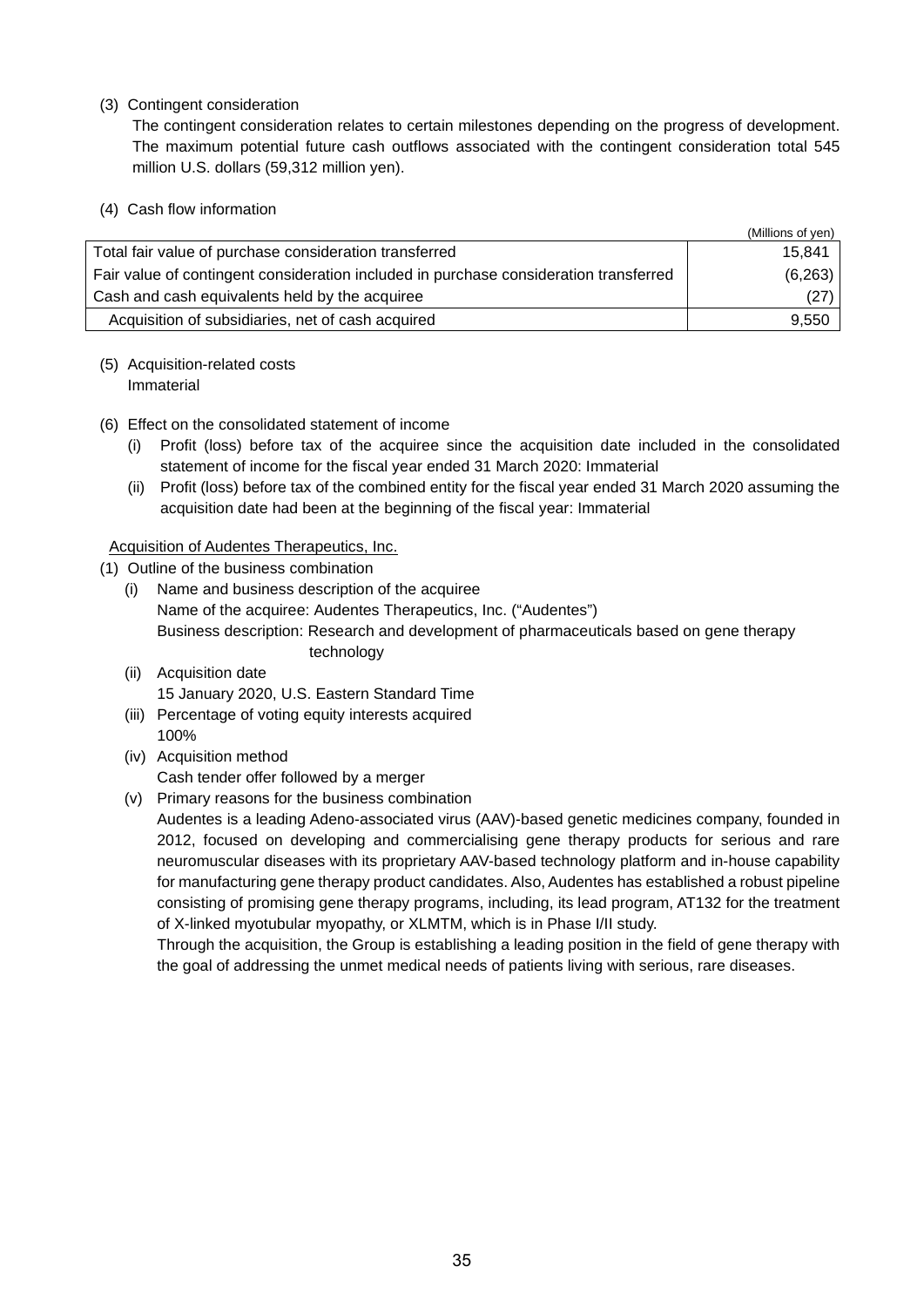(2) The fair values of assets acquired, liabilities assumed and purchase consideration transferred as at the acquisition date are as follows:

|                                                                |                                                  |                           | (Millions of yen)           |
|----------------------------------------------------------------|--------------------------------------------------|---------------------------|-----------------------------|
|                                                                | Provisional fair<br>value as of<br>31 March 2020 | Fair value<br>adjustments | Fair value<br>(as adjusted) |
| Property, plant and equipment                                  | 8,964                                            |                           | 8,964                       |
| Intangible assets                                              | 284,944                                          | (13, 723)                 | 271,221                     |
| Financial assets at FVTOCI (debt instruments)                  | 22,248                                           |                           | 22,248                      |
| Cash and cash equivalents                                      | 9,320                                            |                           | 9,320                       |
| Other assets                                                   | 1,708                                            |                           | 1,708                       |
| Trade and other payables                                       | (6,092)                                          |                           | (6,092)                     |
| Deferred tax liabilities                                       | (41, 517)                                        | 2,989                     | (38, 528)                   |
| Other liabilities                                              | (6, 488)                                         |                           | (6, 488)                    |
| Fair value of assets acquired and liabilities<br>assumed (net) | 273,085                                          | (10, 734)                 | 262,351                     |
| Goodwill                                                       | 42,497                                           | 10,734                    | 53,230                      |
| Total                                                          | 315,582                                          |                           | 315,582                     |
|                                                                |                                                  |                           |                             |
| Total fair value of purchase consideration<br>transferred      | 315,582                                          |                           | 315,582                     |

Certain items had reflected provisional amounts as of 31 March 2020, however, the Group completed the purchase price allocation during the fiscal year ended 31 March 2021. Along with this, the Group retrospectively revised the corresponding balances in the consolidated statement of financial position as of 31 March 2020. As a result, intangible assets and deferred tax liabilities decreased by 13,734 million yen and 2,992 million yen respectively, and goodwill increased by 10,743 million yen.

Goodwill mainly comprises the value of expected synergies arising from the acquisition and future economic benefits, which is not separately recognised.

Financial assets at FVTOCI (debt instruments) are included in "Other financial assets" in the consolidated statement of financial position.

#### (3) Cash flow information

|                                                        | (Millions of yen) |
|--------------------------------------------------------|-------------------|
| Total fair value of purchase consideration transferred | 315.582           |
| Cash and cash equivalents held by the acquiree         | (9,320)           |
| Acquisition of subsidiaries, net of cash acquired      | 306.262           |

In addition, the Group separated Audentes' payment for unvested share-based payments, such as share options from the business combination, and recognised 7,744 million yen as "Other Expenses" in the consolidated statement of income.

#### (4) Acquisition-related costs

Acquisition-related costs: 1,687 million yen

Acquisition-related costs were recognised in "Selling, general and administrative expenses" in the consolidated statement of income.

#### (5) Effect on the consolidated statement of income

- (i) Profit (loss) before tax of the acquiree since the acquisition date included in the consolidated statement of income for the fiscal year ended 31 March 2020: (5,895) million yen
- (ii) Profit (loss) before tax of the combined entity for the fiscal year ended 31 March 2020 assuming the acquisition date had been at the beginning of the fiscal year: (25,723) million yen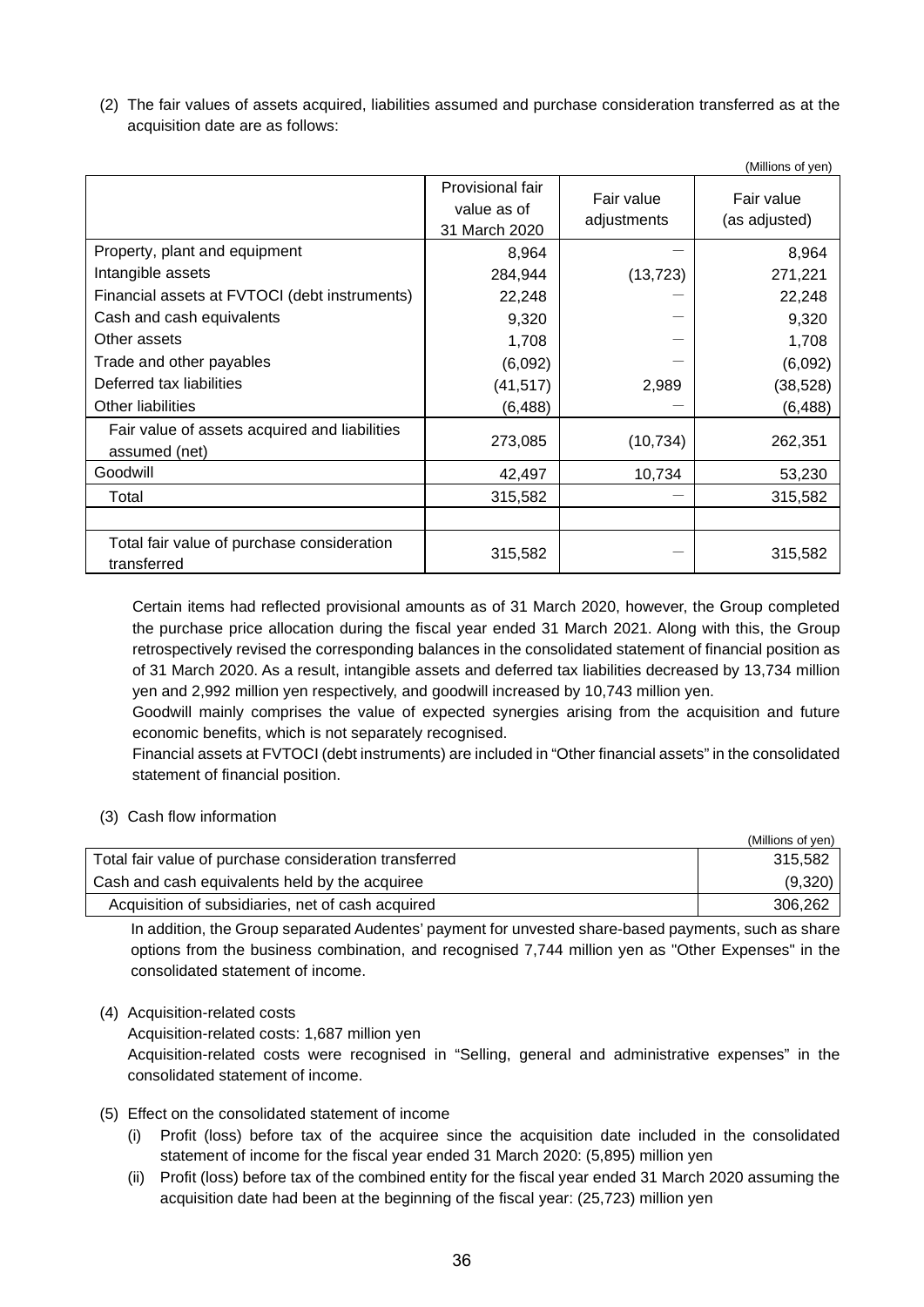Note: This effect is calculated based on Audentes' financial results for the period from 1 April 2019 to the acquisition date.

#### **Segment information**

The main activities of the Group are the research and development, manufacture and sale of pharmaceutical products, and there are no separate operating segments. Therefore, the Group has a single reporting segment, "Pharmaceutical".

#### **Information about products and services**

Revenue by type of product and service is as follows:

| (Millions of yen)         |                                    |                                    |
|---------------------------|------------------------------------|------------------------------------|
|                           | Fiscal year ended<br>31 March 2020 | Fiscal year ended<br>31 March 2021 |
| <b>XTANDI</b>             | 399,989                            | 458,434                            |
| Prograf                   | 192,926                            | 182,650                            |
| Betanis/Myrbetriq/BETMIGA | 161,564                            | 163,569                            |
| Other                     | 546,364                            | 444,875                            |
| Total                     | 1,300,843                          | 1,249,528                          |

#### **Information about geographical areas**

Revenue and non-current assets by geographical areas are as follows:

Revenue by geographical areas

|                      |                                    | (Millions of yen)                  |
|----------------------|------------------------------------|------------------------------------|
|                      | Fiscal year ended<br>31 March 2020 | Fiscal year ended<br>31 March 2021 |
| Japan                | 375,174                            | 297,230                            |
| <b>United States</b> | 448,083                            | 478,768                            |
| <b>Others</b>        | 477,586                            | 473,530                            |
| Total                | 1,300,843                          | 1,249,528                          |

(Note) Revenue by geographical areas is categorised based on the geographical location of each Group company.

Non-current assets (property, plant and equipment, goodwill and intangible assets) by geographical areas (Millions of yen)

|                      | As of<br>31 March 2020 | As of<br>31 March 2021 |
|----------------------|------------------------|------------------------|
| Japan                | 462,132                | 452,144                |
| <b>United States</b> | 708,401                | 640,120                |
| Others               | 101,092                | 107,796                |
| Total                | 1,271,625              | 1,200,060              |